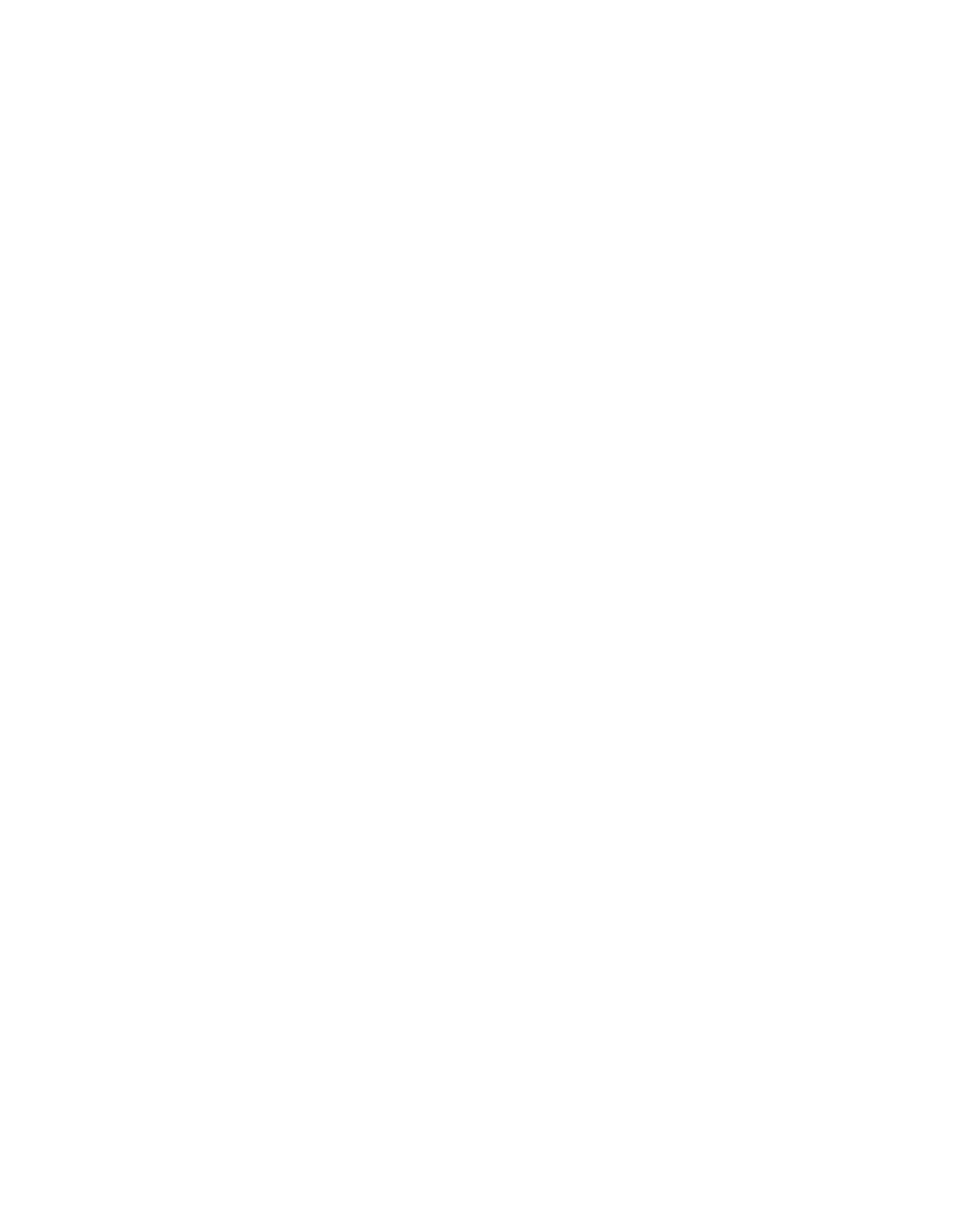

### **Notice**

The information provided in this manual may be changed without prior notification.

Brookhuis Applied Technologies B.V. shall accept no liability for any technical errors, typographical errors or omissions from this publication. Nor shall Brookhuis Applied Technologies B.V. accept any liability for consequential damage or damage caused by the provision or possible inappropriate use of this material.

The information contained in this manual is protected by copyright. No part of this manual may be copied or reproduced in any other manner without prior permission in writing of Brookhuis Applied Technologies B.V.

© 2015 Brookhuis Applied Technologies B.V. All rights reserved. Printed in the Netherlands.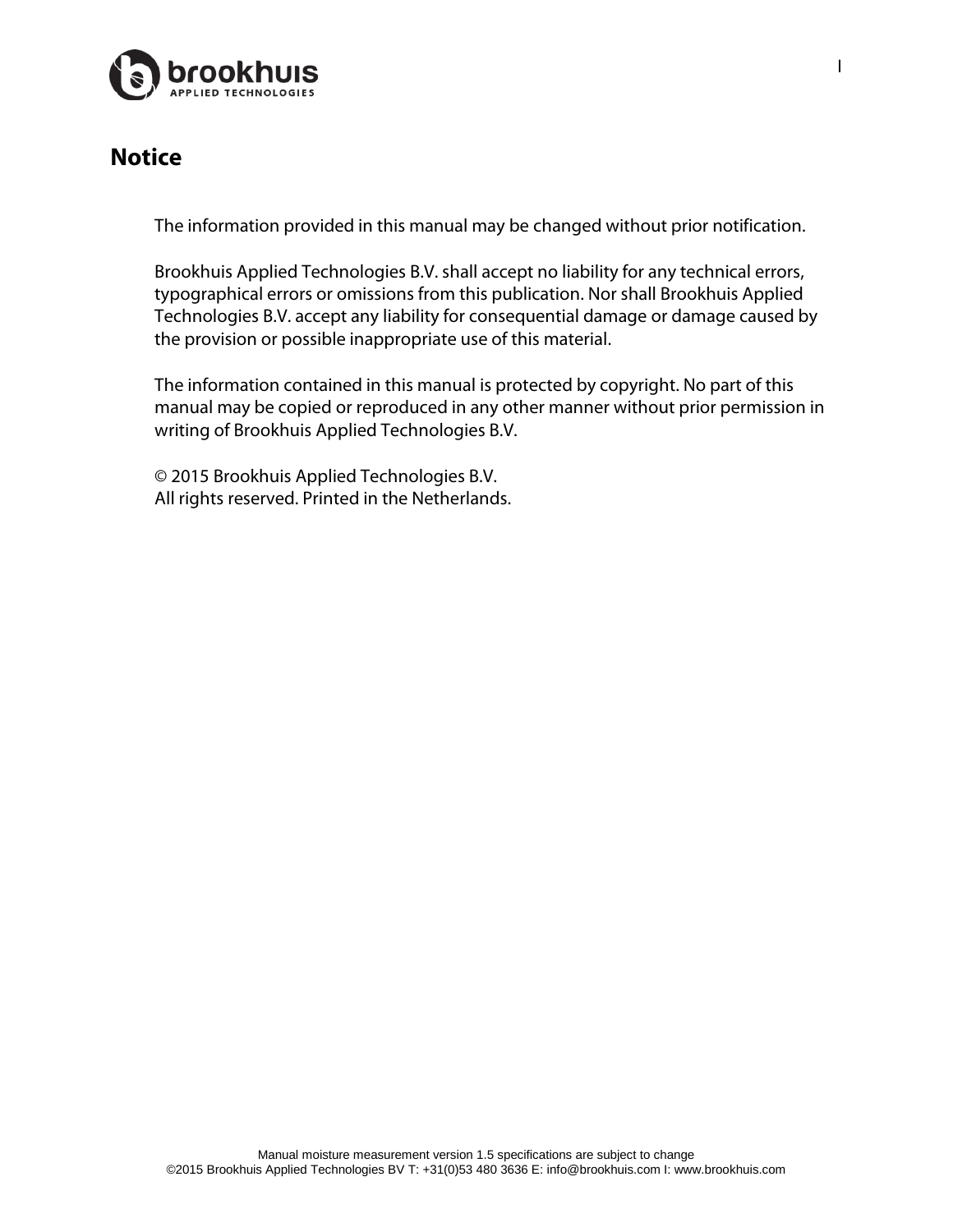

### **Foreword**

In this manual, the settings and reference values for all Brookhuis Applied Technologies moisture meters for wood, building materials and paper are given.

The reference values determine the course of the calibration lines programmed in the moisture meters. These reference values originate from scientific research conducted by Brookhuis Applied Technologies and the following institutions.

- Building Technology (VTT) Finland
- Bundesforschungsanstalt für Forst- und Holzwirtschaft (BFH) Germany
- Danish Technological Institute (DTI) Denmark
- Forest Research Institute Malaysia (FRIM) Malaysia
- Forest Research Institute New Zealand
- Forestry and Forest Products (CSIRO) Australia
- Forintek Canada Corporation Canada
- Norwegian Institute of Technology (NTI) Norway
- Stichting Keuringsbureau Hout (SKH) The Netherlands
- SHR Hout Research The Netherlands
- Swedish Institute for Wood Technology Research (Trätek) Sweden
- TNO Building and Construction Research (TNO Bouw) The Netherlands United States Department of Agriculture (USDA) - USA

As all of Brookhuis Applied Technologies instruments are microprocessor- controlled and the reference value data is stored in a memory, future expansion can take place using updates. As a result, Brookhuis Applied Technologies instruments are always up-to-date!

Enschede, 11 March 2015

Ing. P. Rozema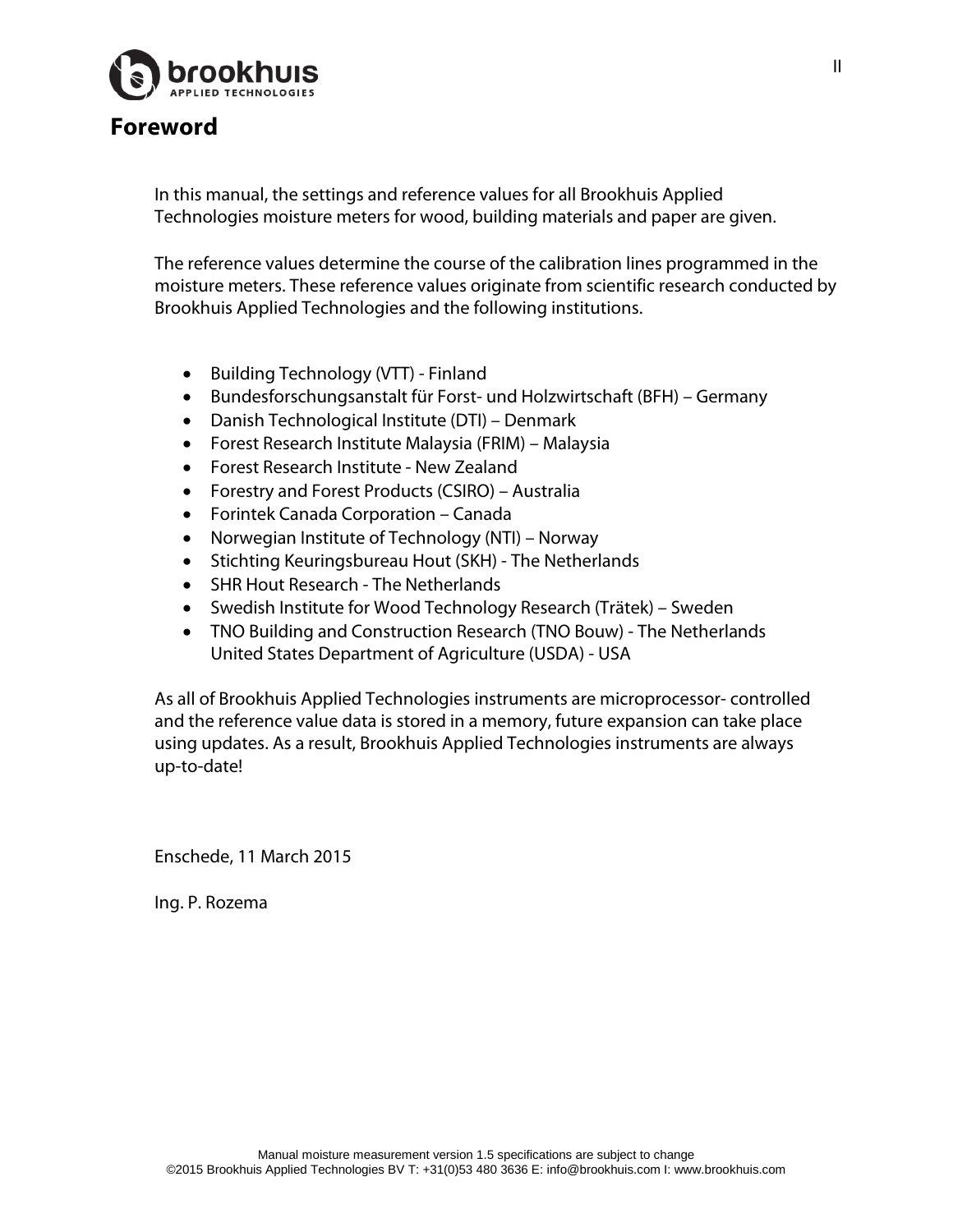

# **Revision**

This manual is written for the following instruments: S FMC from version 5.0

- FMD from version 5.0
- FME from version 5.0
- FMW from version 2.0
- FMI from version 3.0
- version 1.3 Values FMW changed.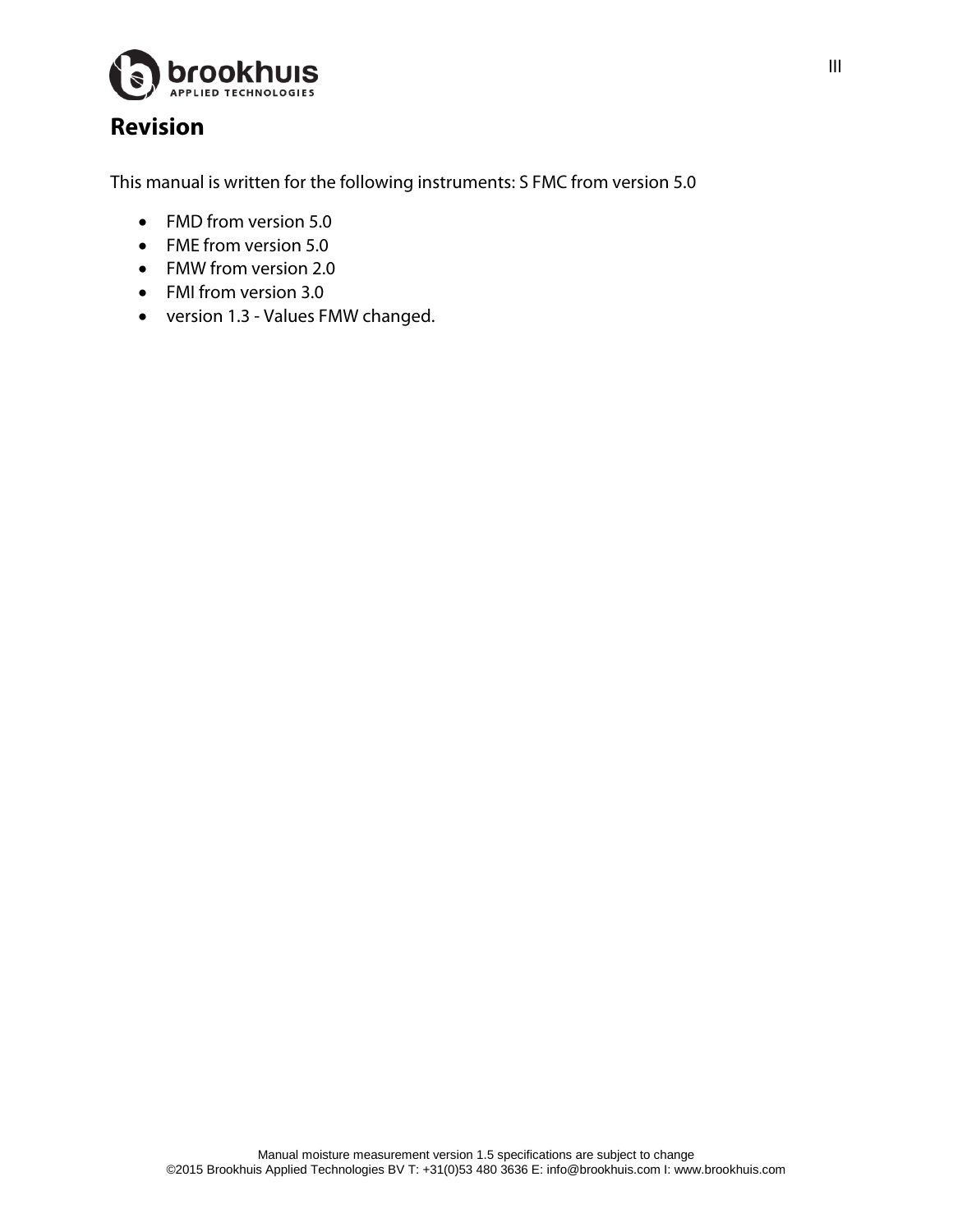

# **Contents**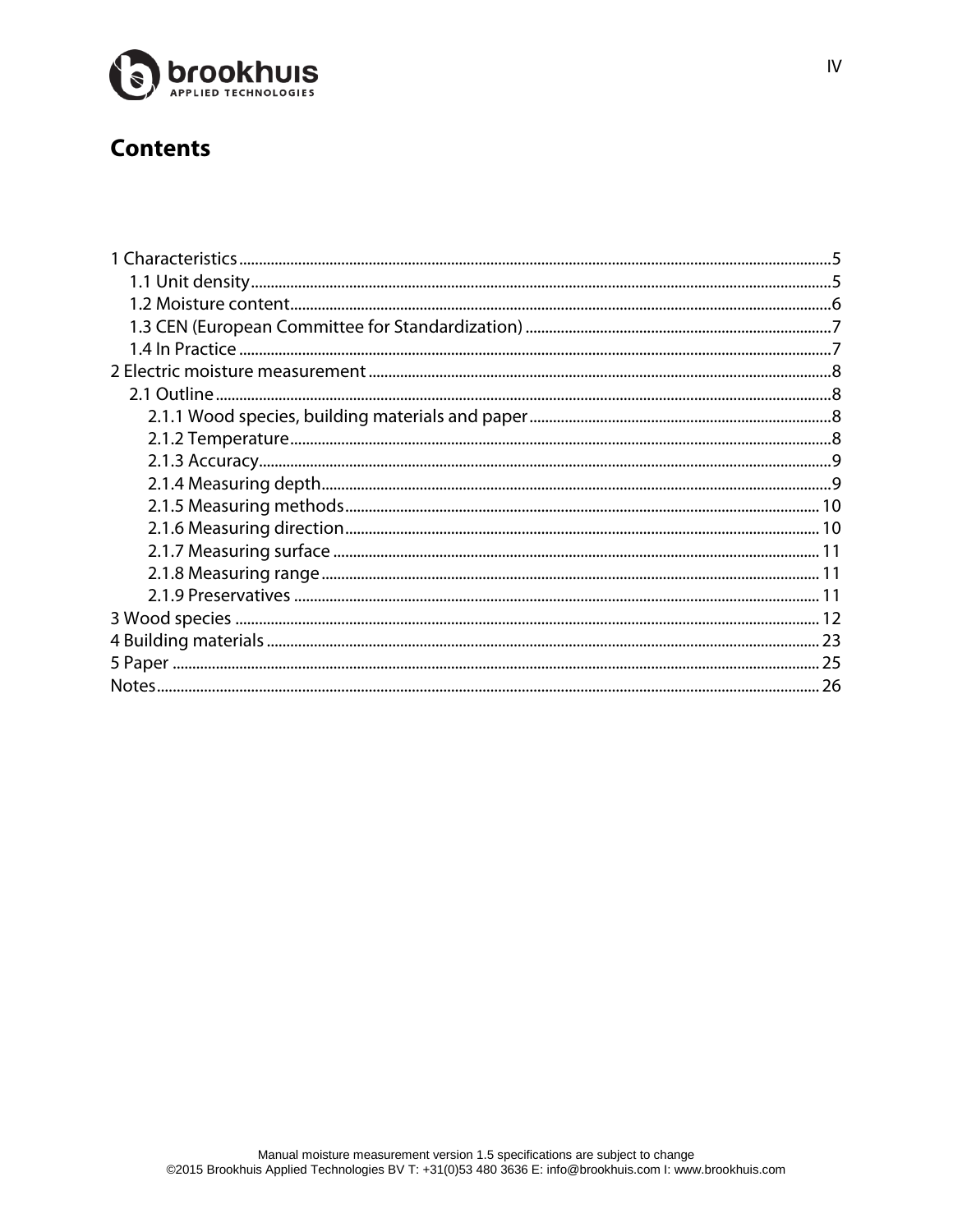

# <span id="page-6-0"></span>**1 Characteristics**

In this chapter the unit density, the oven-dry method and the moisture measurement with the Brookhuis Applied Technologies moisture meters are described.

### <span id="page-6-1"></span>*1.1 Unit density*

The formula for the unit density is:

 Unit density Q [kg/m3 ] = ]m*ass at moisture content at 0% [kg] volume at moisture content at 0% [m*<sup>3</sup> *]*

**(1)** Unit density

The unit density is used for moisture measurements with the FMI and FMW moisture meters.

- *For wood, the FMI and FMW are set at the average unit density applicable for a moisture content of 0%.*
- *For building materials and paper, the FMW is set at the reference line.*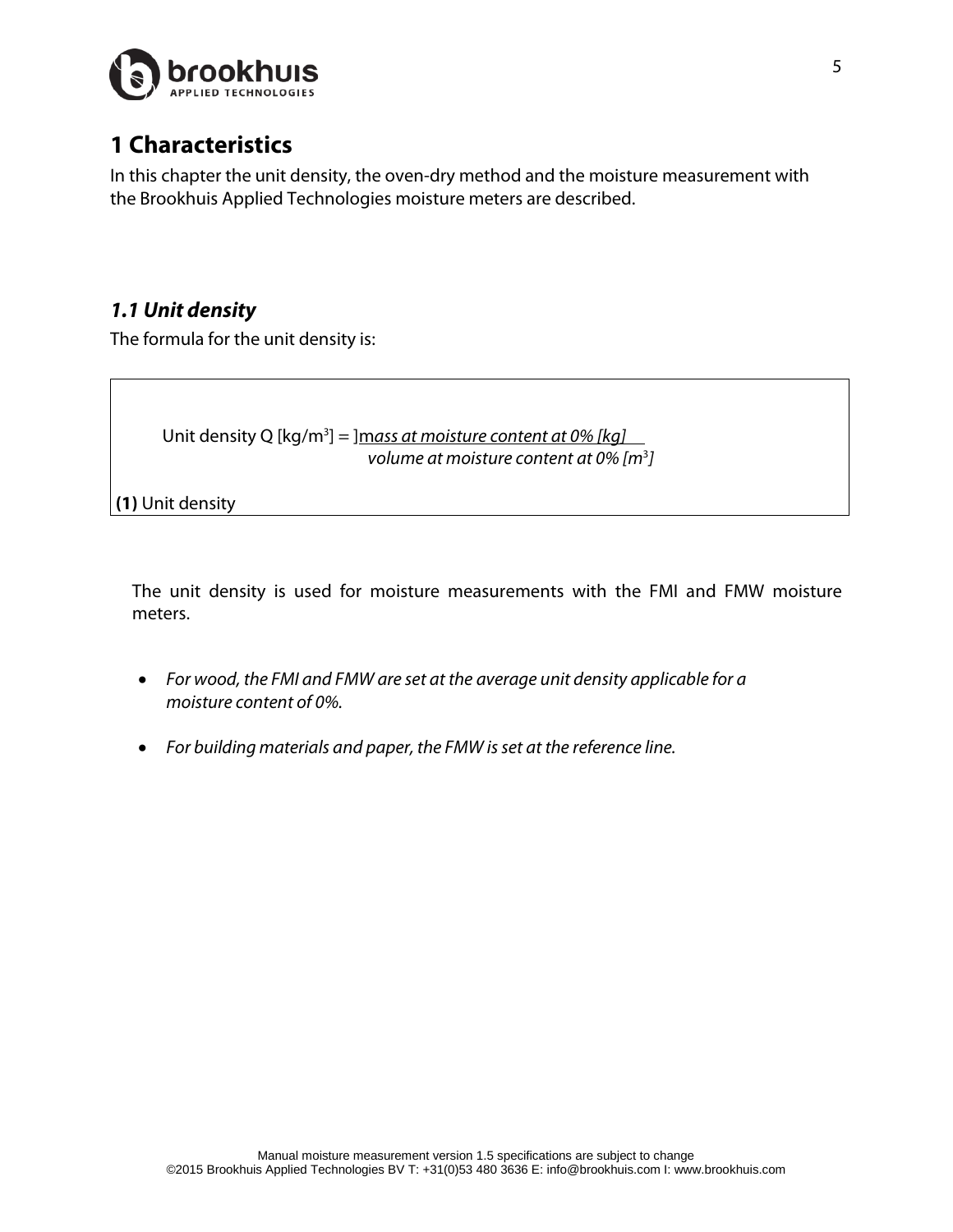

#### <span id="page-7-0"></span>*1.2 Moisture content*

The average moisture content of a sample is determined using the oven-dry method.

- *For wood, a sample of approx. 100-200 gram is weighed and then dried at 102-105 °C, until the mass of the sample is constant.*
- *For building materials and paper, we refer to the manual for the relevant measuring equipment.*

The formula for determining the moisture content according to the oven-dry method is:

Moister content in  $[\%] = 100 \times \frac{mass_{wet}[kq] - mass_{dry}[kq]}{mass_{wet}[kq]}$  $(mass<sub>div</sub> [kq])$ 

**(2)** Moisture content according to the oven-dry method

The Brookhuis Applied Technologies moisture meters calculate the actual moisture content, as determined by the oven-dry method.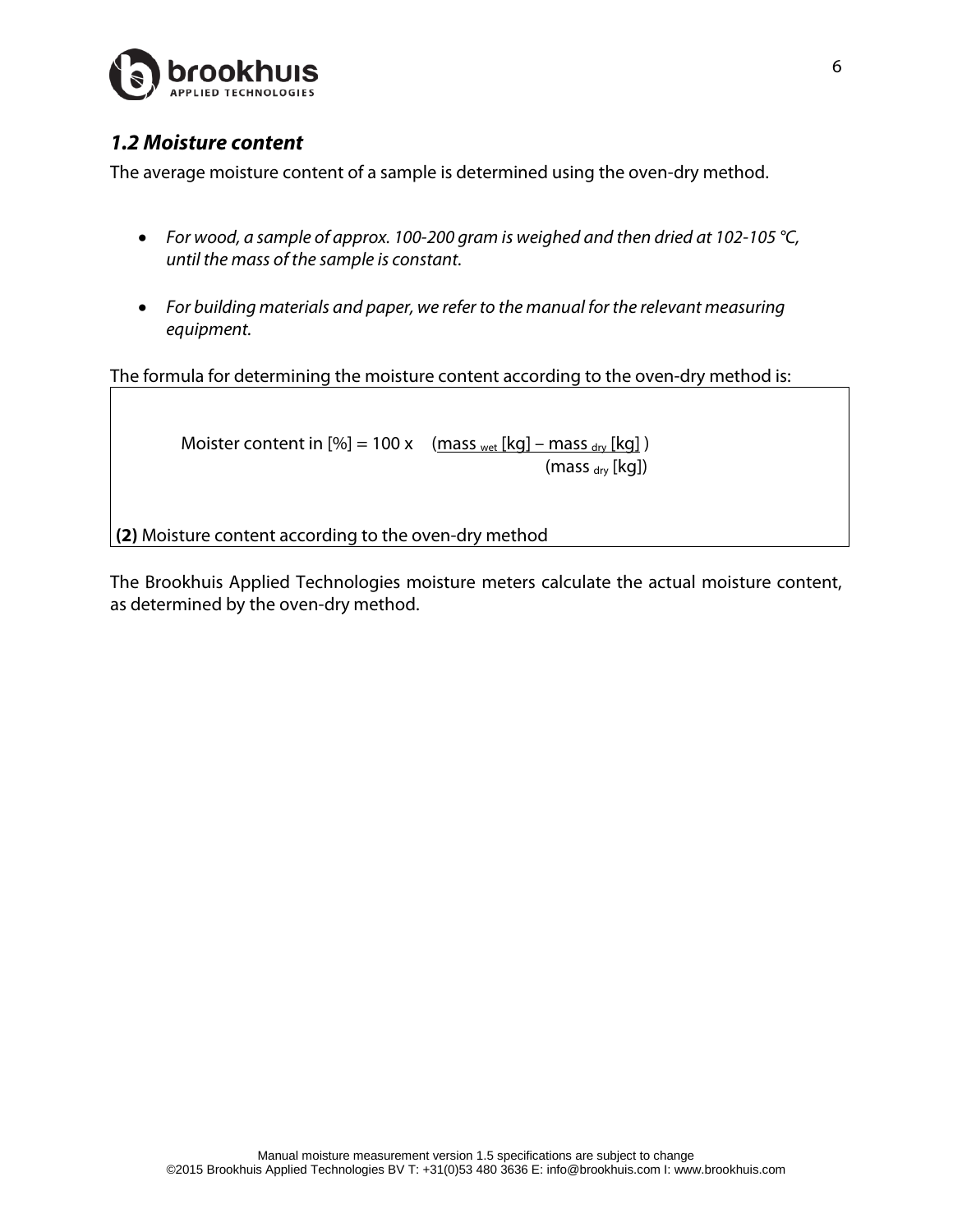#### <span id="page-8-0"></span>*1.3 CEN (European Committee for Standardization)*

| EN 13183-1 | Round and sawn timber Method of measuring moisture content                                                 |
|------------|------------------------------------------------------------------------------------------------------------|
|            | Part 1: Method for determining moisture content of a piece of sawn<br>timber (Oven-dry method)             |
| EN 13183-2 | Round and sawn timber Method of measuring moisture content                                                 |
|            | Part 2: Method for estimating moisture content of a piece of sawn<br>timber (Electrical resistance method) |
| EN 13556   | Round and sawn timber Nomenclature of timbers used in Europa                                               |

#### <span id="page-8-1"></span>*1.4 In Practice*

Wood building materials and paper have an inhomogeneous composition.

- *Wood is constructed from various layers and often contains resin ducts, cavities, knots etc.*
- *Building materials and paper are different in composition and element size.*

As a result, variations can occur in the electric characteristics and unit density of samples of the same type with similar moisture contents and temperature. The smaller these variations are, the greater the accuracy of the moisture measurement.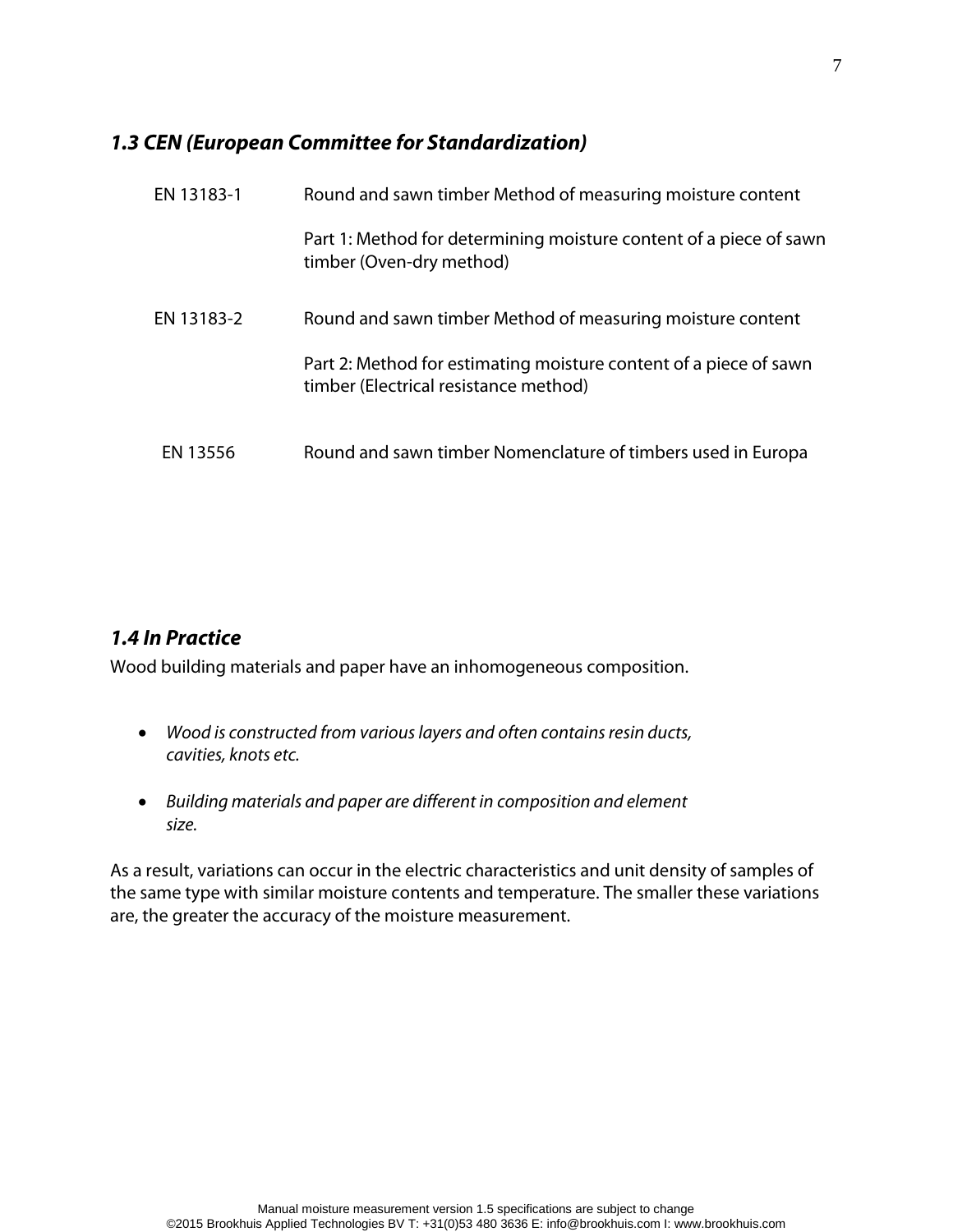### <span id="page-9-0"></span>**2. Electric moisture measurement**

Brookhuis Applied Technologies distinguishes the following two electrical measurement methods for determining the moisture content:

- *Moisture measurement by measuring the electric conduction (FMC, FMD, FME).*
- Moisture measurement by measuring the dielectric constant (FMI<sup>'</sup>, FMW).

#### <span id="page-9-1"></span>*2.1 Outline*

1

The following points are important for accurate moisture measurements with the Brookhuis Applied Technologies moisture meters.

<span id="page-9-2"></span>

| 2.1.1 Wood species, building materials and paper                                                                                                            |                                                   |            |  |
|-------------------------------------------------------------------------------------------------------------------------------------------------------------|---------------------------------------------------|------------|--|
| <b>FMC, FMD, FME</b>                                                                                                                                        | <b>FMW</b>                                        | <b>FMI</b> |  |
| Every material has its own<br>specific electric<br>conduction.                                                                                              | Every material has its own specific unit density. |            |  |
| The correct reference values must therefore be set. In chapters "Wood species" and<br>"Building materials" and "Paper", the reference values are indicated. |                                                   |            |  |

<span id="page-9-3"></span>

| 2.1.2 Temperature                                                                                                                                                  |                                                                                 |            |
|--------------------------------------------------------------------------------------------------------------------------------------------------------------------|---------------------------------------------------------------------------------|------------|
| <b>FMC, FMD, FME</b>                                                                                                                                               | <b>FMW</b>                                                                      | <b>FMI</b> |
| Wood: As the wood<br>temperature influences<br>conduction, the correct<br>wood temperature must<br>be set. There is a choice of<br>two temperature<br>corrections. | The temperature has virtually no influence on a<br>correct moisture measurement |            |

The FMI cannot be used to determine the moisture content of building materials and paper.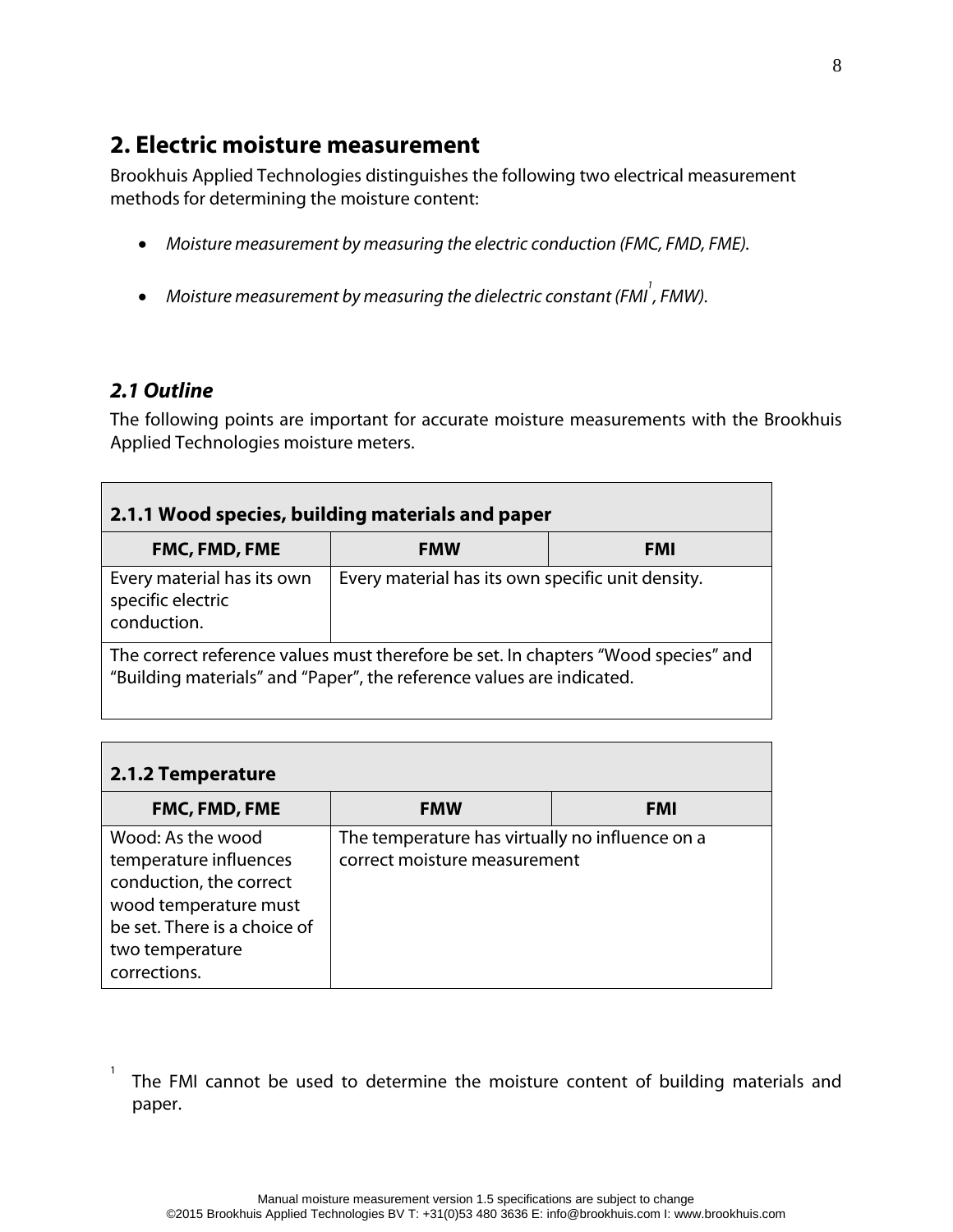<span id="page-10-0"></span>

| $\vert$ 2.1.3 Accuracy                                                                                                                                                                                               |            |                 |
|----------------------------------------------------------------------------------------------------------------------------------------------------------------------------------------------------------------------|------------|-----------------|
| FMC, FMD, FME                                                                                                                                                                                                        | <b>FMW</b> | <b>FMI</b>      |
| The material to be measured and the number of measurements determine the final<br>accuracy of the moisture measurement. The reasons for this include the<br>inhomogeneous composition and the moisture distribution. |            |                 |
| As a rule, the greatest accuracy is obtained when a<br>number of measurements are taken.                                                                                                                             |            | See manual FMI. |

<span id="page-10-1"></span>

| 2.1.4 Measuring depth                                                                                                                                                                                                                                                                                                     |            |                                                                           |
|---------------------------------------------------------------------------------------------------------------------------------------------------------------------------------------------------------------------------------------------------------------------------------------------------------------------------|------------|---------------------------------------------------------------------------|
| <b>FMC, FMD, FME</b>                                                                                                                                                                                                                                                                                                      | <b>FMW</b> | <b>FMI</b>                                                                |
| Material that has been artificially dried will have higher moisture content at the core<br>than at the edge.                                                                                                                                                                                                              |            |                                                                           |
| Wood: The moisture content of a piece of wood is<br>determined at about 1/3 of the thickness of the wood.<br>The reference values are also based on this. If the<br>moisture content of the core of a thick piece of wood<br>must be determined, the wood can be sawn in two in<br>order to measure the core more easily. |            | Wood: The measurement<br>is calibrated on the<br>material to be measured. |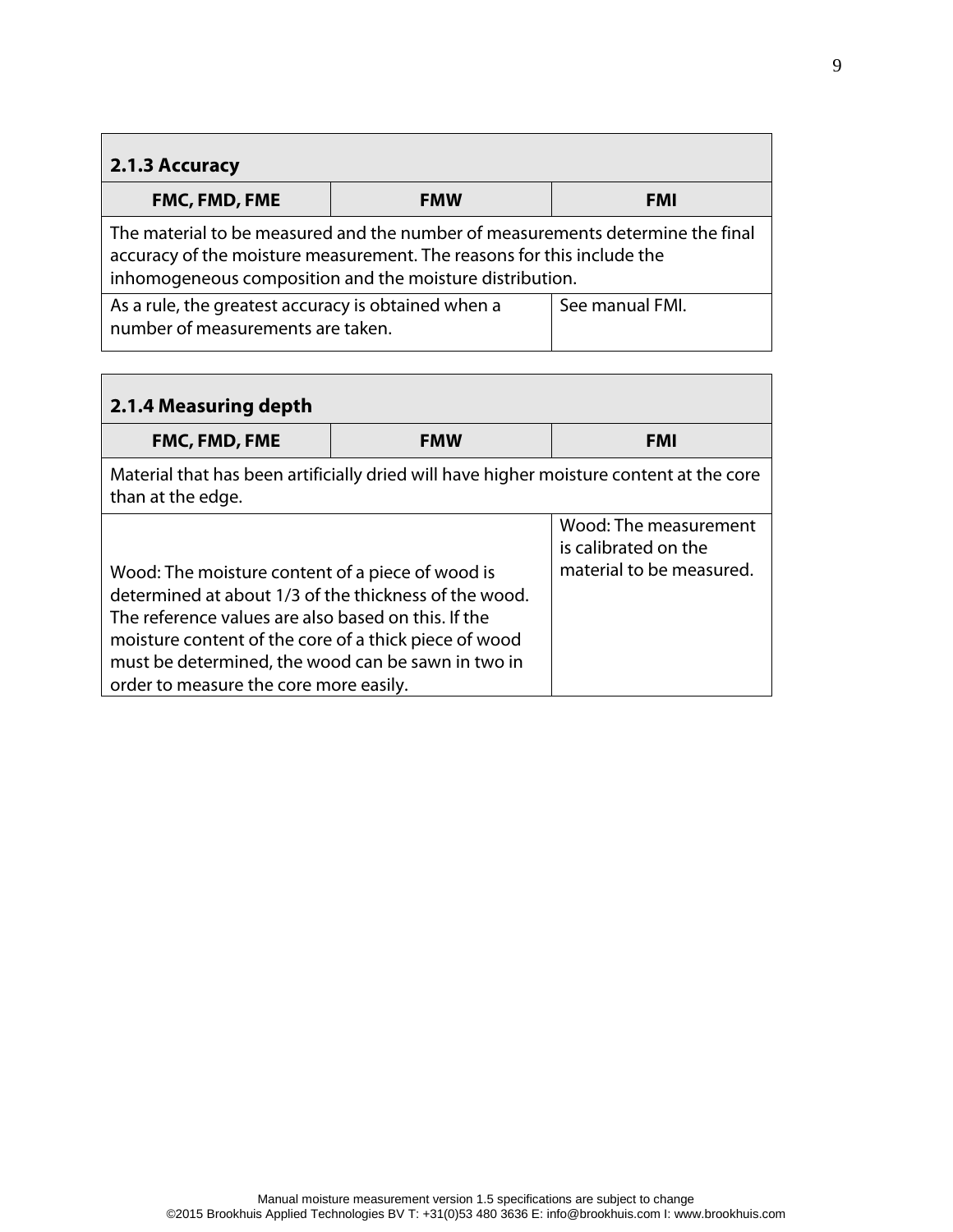<span id="page-11-0"></span>

| 2.1.5 Measuring methods                                                                                                                                                                                                                                                                                                                                                                                             |                                                                                                                                                                                                                                                                                                                     |                 |  |
|---------------------------------------------------------------------------------------------------------------------------------------------------------------------------------------------------------------------------------------------------------------------------------------------------------------------------------------------------------------------------------------------------------------------|---------------------------------------------------------------------------------------------------------------------------------------------------------------------------------------------------------------------------------------------------------------------------------------------------------------------|-----------------|--|
| FMC, FMD, FME                                                                                                                                                                                                                                                                                                                                                                                                       | <b>FMW</b>                                                                                                                                                                                                                                                                                                          | <b>FMI</b>      |  |
| Using insulated measuring<br>pins, the moisture content<br>is measured between the<br>non insulated points of<br>the measuring pins. The<br>moisture content along<br>the whole length of the<br>measuring pin is<br>measured using the non<br>insulated measuring pins.<br>It is typical that the<br>highest moisture content<br>is always measured<br>between the non<br>insulated part of the<br>measuring pins. | The sensor measures the<br>average moisture content<br>to a depth of 25 mm.<br>Wood: For wood with a<br>thickness of less than 10<br>mm, several sections can<br>be laid on top of one<br>another. As it is possible to<br>measure through the<br>material, notice should be<br>taken of what is behind<br>the wood | See FMI manual. |  |

<span id="page-11-1"></span>

| 2.1.6 Measuring direction                                                                                                                |                                                                                                                              |                |  |
|------------------------------------------------------------------------------------------------------------------------------------------|------------------------------------------------------------------------------------------------------------------------------|----------------|--|
| <b>FMC, FMD, FME</b>                                                                                                                     | <b>FMW</b>                                                                                                                   | <b>FMI</b>     |  |
| In general, it is of no                                                                                                                  | In general, it is of no                                                                                                      | See FMI manual |  |
| consequence<br>whether the<br>measuring pins are<br>placed lengthwise or<br>crosswise.<br>Wood: Preferably<br>crosswise to the<br>grain. | consequence<br>whether the sensor is<br>placed lengthwise or<br>crosswise.<br>Wood: Preferably<br>crosswise to the<br>grain. |                |  |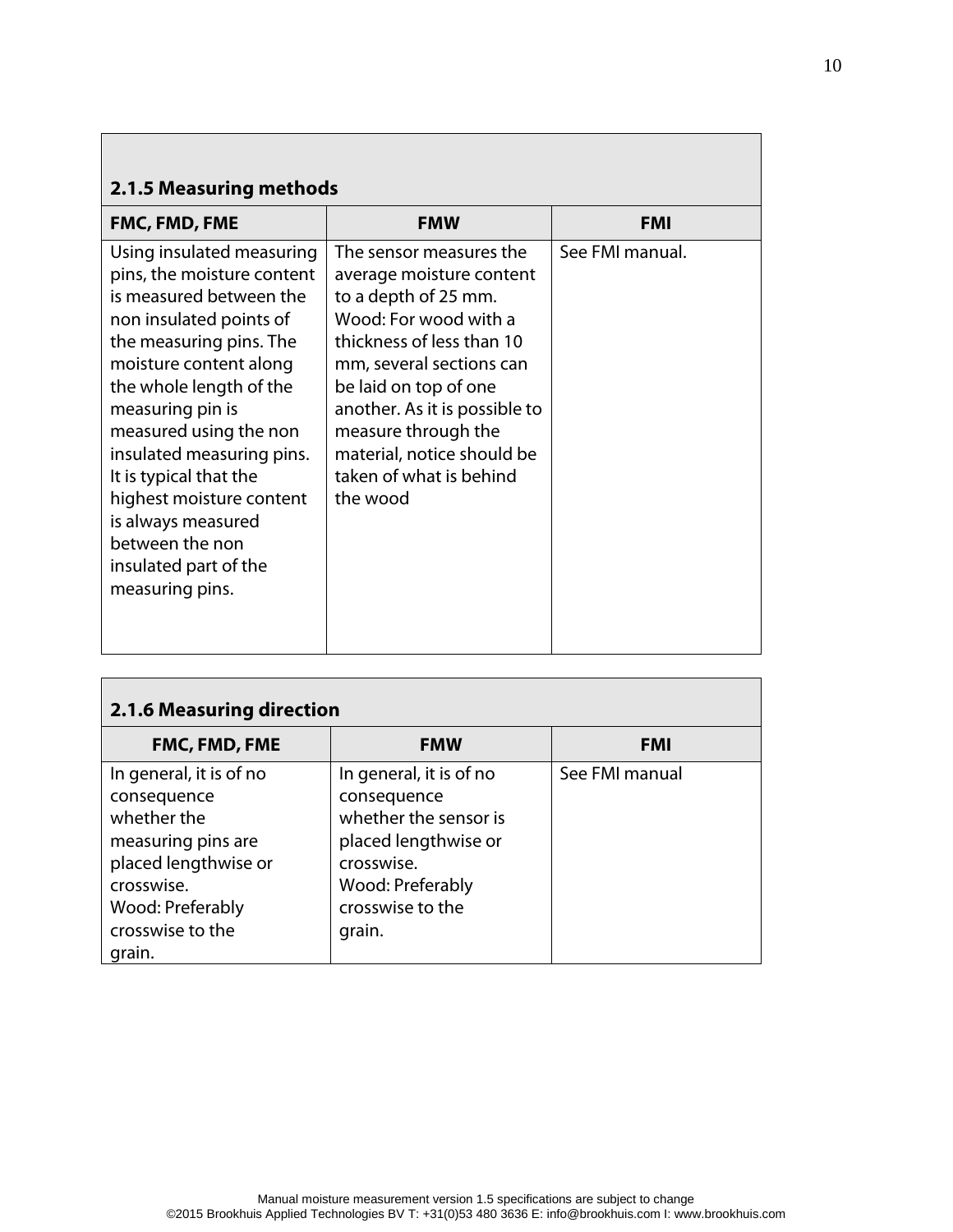| <b>2.1.7 Measuring surface</b> |                        |                        |
|--------------------------------|------------------------|------------------------|
| FMC, FMD, FME                  | <b>FMW</b>             | <b>FMI</b>             |
| In principle, a rough          | The surface should     | In principle, a rough  |
| or smooth surface              | be clean, flat and     | or smooth surface      |
| has no influence on            | smooth for an          | has no influence on    |
| the measurement.               | accurate               | the measurement.       |
| If the surface is              | measurement.           | It is possible to      |
| wetter than the depth          | It is possible to      | measure through a      |
| to be measured,                | measure through a      | coating or a so-called |
| insulated measuring            | coating or a so-called | surface course.        |
| pins are to be used.           | surface course         |                        |

<span id="page-12-0"></span>г

<span id="page-12-1"></span>

| 2.1.8 Measuring range |                       |                 |
|-----------------------|-----------------------|-----------------|
| <b>FMC, FMD, FME</b>  | <b>FMW</b>            | <b>FMI</b>      |
| Wood:                 | Wood:                 | See FMI manual. |
| Measurements below    | Measurements          |                 |
| 7% and above the      | above the wood fibre  |                 |
| wood fibre saturation | saturation point are  |                 |
| point are not         | not accurate. For a   |                 |
| accurate. For a       | precise determination |                 |
| precise determination | beyond the            |                 |
| beyond the            | measuring range, we   |                 |
| measuring range, we   | recommend using       |                 |
| recommend using       | the oven-dry method.  |                 |
| the oven-dry method.  |                       |                 |

<span id="page-12-2"></span>

| <b>2.1.9 Preservatives</b>                                                                                                                                 |                                                                                             |            |
|------------------------------------------------------------------------------------------------------------------------------------------------------------|---------------------------------------------------------------------------------------------|------------|
| <b>FMC, FMD, FME</b>                                                                                                                                       | <b>FMW</b>                                                                                  | <b>FMI</b> |
| Measurements of<br>treated materials are,<br>in general, not<br>accurate. For a<br>precise<br>determination, we<br>recommend using<br>the oven-dry method. | In general, preservatives and salt solutions<br>do not influence the moisture measurements. |            |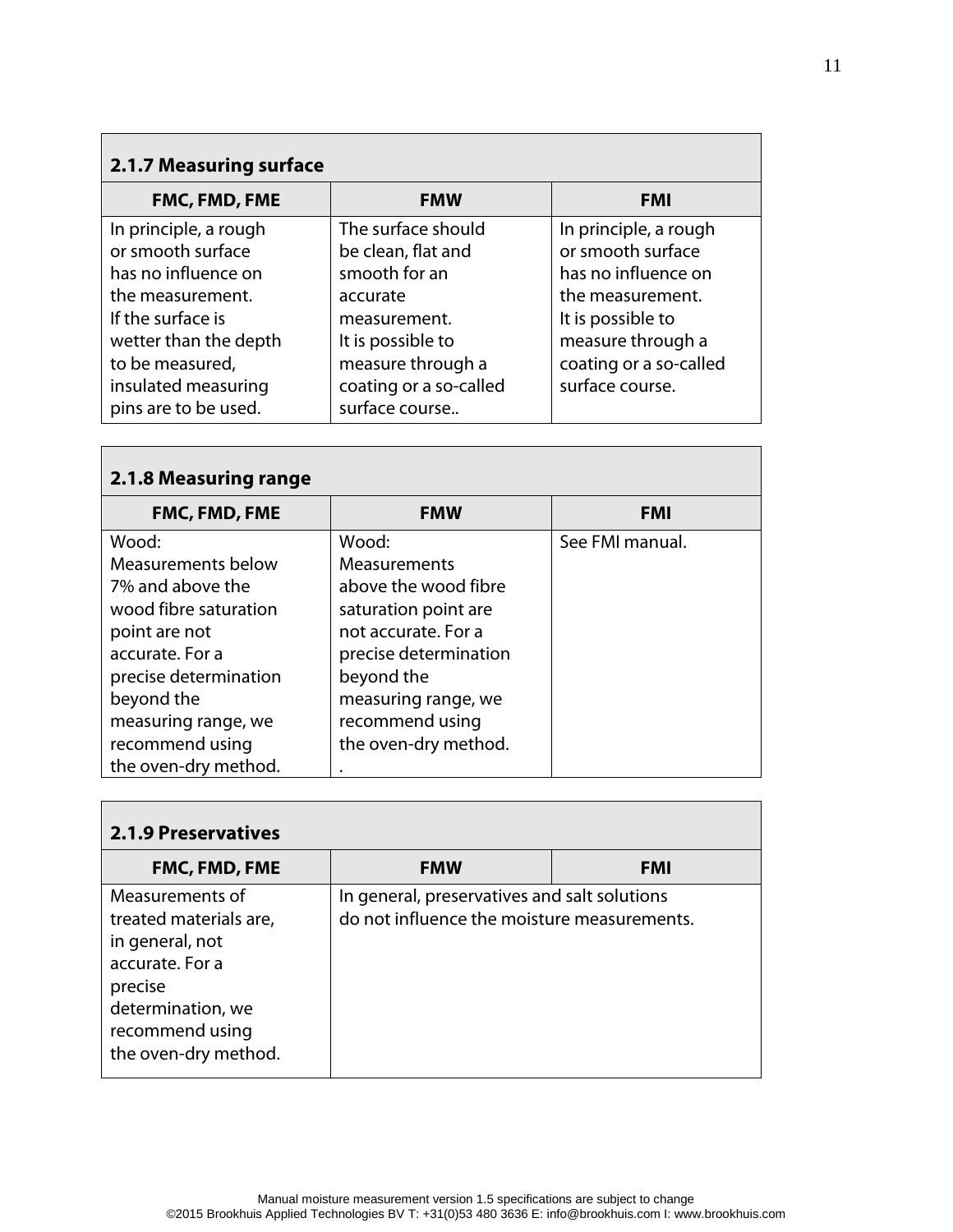# <span id="page-13-0"></span>**3 Wood species**

Reference values of wood species.

For the precise moisture meter software version, we refer to the relevant manual.

| Trade name                    | <b>Botanic</b>                     | <b>FMC</b>              | FMD,<br><b>FME</b> | <b>FMW</b> | <b>FMI</b> |
|-------------------------------|------------------------------------|-------------------------|--------------------|------------|------------|
| AB Reference                  | AB Reference                       |                         |                    |            |            |
| Abachi (Obeche)               | Triplochiton scleroxylon           | $\overline{2}$          | 253                | 0,36       | 360        |
| Abarco                        | Cariniana spp.                     | $\overline{3}$          | 124                | 0,70       | 700        |
| Abura                         | Hallea ciliata                     | $\overline{2}$          | 162                | 0,52       | 520        |
| Afara, White                  | Terminalia superba                 | $\overline{3}$          | 246                | 0,52       | 520        |
| Afrormosia                    | Pericopsis elata                   | $\overline{2}$          | 195                | 0,65       | 650        |
| Afzelia                       | Afzelia spp.                       | $\overline{2}$          | 107                | 0,73       | 730        |
| Agba                          | Gossweilerodendron<br>balsamiferum | 3                       | 157                | 0,46       | 460        |
| Albizia, New Guinea           | Albizia falcatara                  | $\overline{2}$          | 269                |            |            |
| Albizia, Solomon Island       | Albizia falcatara                  | $\overline{2}$          | 270                |            |            |
| Alder, Blush                  | Sloanea australis                  | $\overline{2}$          | 532                |            |            |
| Alder, Brown                  | Caldcluvia paniculosa              | $\overline{2}$          | 302                | 0,50       | 500        |
| Alder, Common                 | Alnus glutinosa                    | $\overline{3}$          | 556                | 0,49       | 490        |
| Alder, Rose                   | Caldcluvia australiensis           | $\overline{2}$          | 301                | 0,50       | 500        |
| Alerce                        | Fitzroya cupressoides              | $\overline{3}$          | 151                | 0,39       | 390        |
| Amberoi                       | Pterocymbium beccarii              | 1                       | 521                |            |            |
| Amoora, New Guinea            | Amoora cucullata                   | 3                       | 276                |            |            |
| Antiaris, New Guinea          | Antiaris toxicaria                 | 3                       | 279                | 0,43       | 430        |
| Apple, Black                  | Planchonella australis             | $\overline{2}$          | 501                |            |            |
| AS/NZS 1080.1                 | AS/NZS 1080.1                      | 5                       | 5                  |            |            |
| Ash, Bennet's                 | Flindersia bennettiana             | $\overline{2}$          | 430                |            |            |
| Ash, Crow's                   | Flindersia australis               | $\overline{2}$          | 429                |            |            |
| Ash, European                 | Fraxinus excelsior                 | 3                       | 153                | 0,65       | 650        |
| Ash, Hickory                  | Flindersia ifflaiana               | $\overline{2}$          | 433                |            |            |
| Ash, Japanese                 | Fraxinus mandshurica               | $\overline{2}$          | 154                | 0,61       | 610        |
| Ash, Mountain (Oak Tasmanian) | Eucalyptus regnans                 | 3                       | 148                | 0,65       | 650        |
| Ash, Red                      | Alphitonia excelsa                 | $\overline{2}$          | 273                |            |            |
| Ash, Scaly                    | Ganophyllum falcatum               | 3                       | 439                |            |            |
| Ash, Silver (Northern)        | Flindersia schottiana              | $\overline{2}$          | 436                |            |            |
| Ash, Silver (Queensland)      | Flindersia bourjotiana             | 3                       | 431                |            |            |
| Ash, Silver (Southern)        | Flindersia schottiana              | 3                       | 437                |            |            |
| Ash, Silver, New Guinea       | Flindersia amboinensis             | $\overline{\mathbf{c}}$ | 428                |            |            |
| Ash, Silvertop                | Eucalyptus sieberi                 | $\overline{2}$          | 417                |            |            |
| Ash, White                    | Fraxinus americana                 | $\overline{2}$          | 152                | 0,64       | 640        |
| Aspen, Hard                   | Acronychia laevis                  | $\overline{2}$          | 265                |            |            |
| Azobé                         | Lophira alata                      | 3                       | 177                | 1,04       | 1040       |
| Balau                         | Shorea laevis                      | $\overline{2}$          | 231                | 0,90       | 900        |
| Balau, Red                    | Shorea guiso                       | $\mathbf{3}$            | 229                | 0,83       | 830        |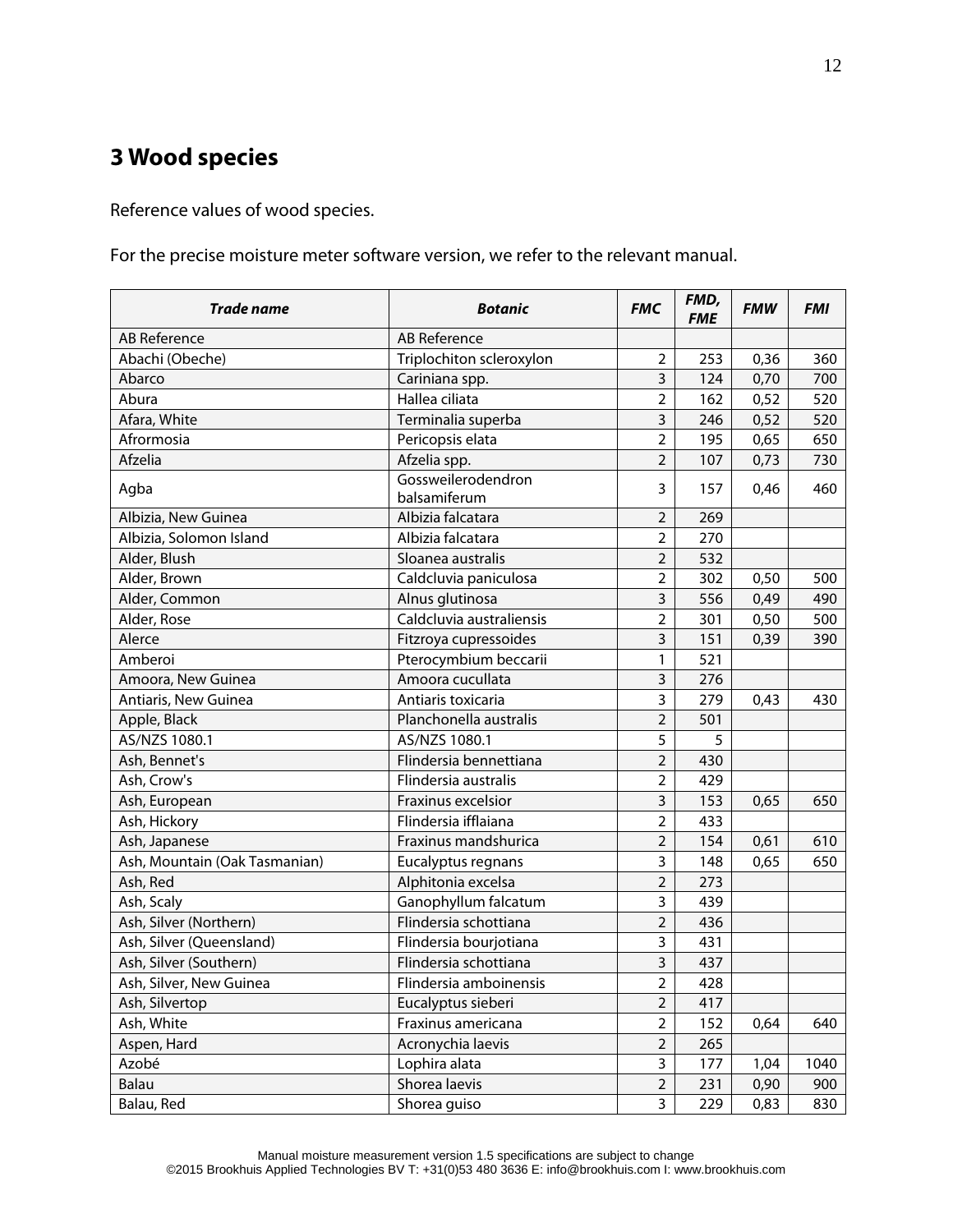| <b>Trade name</b>                 | <b>Botanic</b>                           | <b>FMC</b>                       | FMD,<br><b>FME</b> | <b>FMW</b> | <b>FMI</b> |
|-----------------------------------|------------------------------------------|----------------------------------|--------------------|------------|------------|
| <b>Balsa</b>                      | Ochroma pyramidale                       | $\overline{2}$                   | 188                |            | 130        |
| <b>Basralocus</b>                 | Dicorynia guianensis                     | 2                                | 134                | 0,70       | 700        |
| Basswood (Lime), American         | Tilia americana                          | $\overline{2}$                   | 250                | 0,40       | 400        |
| Basswood (Lime), European         | Tilia vulgaris                           | $\overline{2}$                   | 251                | 0,49       | 490        |
| Basswood, Fijian                  | Endospermum macrophyllum                 | 1                                | 371                | 0,45       | 450        |
| Basswood, Malaysian               | Endospermum malacense                    | $\overline{4}$                   | 372                |            |            |
| Basswood, New Guinea              | Endospermum medullosum                   | $\overline{2}$                   | 373                |            |            |
| Basswood, Silver                  | Polyscias elegans                        | $\overline{2}$                   | 510                |            |            |
| Basswood, Solomon Island          | Polyscias elegans                        | 1                                | 511                |            |            |
| Bean, Black                       | Castanospermum australe                  | 3                                | 322                |            |            |
| Beech                             | Fagus sylvatica                          | 3                                | 149                | 0,66       | 660        |
| Beech, Myrtle                     | Nothofagus cunninghamii                  | $\overline{2}$                   | 472                | 0,67       | 670        |
| Beech, New Zealand Red (Hearted   |                                          |                                  |                    |            |            |
| Untreated)                        | Nothofagus fusca                         | 3                                | 473                |            |            |
| Beech, New Zealand Red (Sapwood   |                                          |                                  |                    |            |            |
| Boron)                            | Nothofagus fusca                         | $\overline{2}$                   | 474                |            |            |
| Beech, New Zealand Red (Sapwood   | Nothofagus fusca                         | $\overline{2}$                   | 475                |            |            |
| Untreated)<br>Beech, Silky        | Citronella moorei                        | $\overline{2}$                   | 333                |            |            |
| Beech, Silver                     | Nothofagus menziesii                     | $\overline{2}$                   | 476                |            |            |
| Beech, Silver (Sapwood Tanalith)  | Nothofagus menziesii                     | $\overline{2}$                   | 477                |            |            |
| Beech, Silver (Sapwood Untreated) | Nothofagus menziesii                     | $\overline{2}$                   | 478                |            |            |
| Beech, Steamed                    |                                          | $\overline{2}$                   | 150                |            | 660        |
|                                   | Fagus sylvatica                          |                                  |                    | 0,66       |            |
| Beech, Wau                        | Elmerrillia papuana<br>Gmelina vitiensis | $\overline{4}$<br>$\overline{2}$ | 367                |            |            |
| Beech, White (Fiji)               |                                          | $\overline{2}$                   | 445                |            |            |
| Beech, White (Queensland)         | Gmelina leichardtii                      |                                  | 444                |            |            |
| Birch, European                   | Betula pubescens<br>Schizomeria ovata    | 3<br>$\overline{2}$              | 118<br>527         | 0,61       | 610        |
| Birch, White                      | Betula lutea                             | $\overline{2}$                   |                    |            |            |
| Birch, Yellow                     |                                          |                                  | 117                | 0,65       | 650        |
| Bishop Wood (Fiji)<br>Blackbutt   | Bischofia javanica                       | $\overline{2}$                   | 295<br>413         | 0,71       | 710        |
|                                   | Eucalyptus pilularis                     | 3                                |                    |            |            |
| Blackbutt, Western Australia      | Eucalyptus patens                        | $\mathbf{3}$                     | 412                |            |            |
| Blackwood                         | Acacia melanoxylon                       | $\overline{2}$                   | 261                |            |            |
| Bloodwood, Red                    | Corymbia gunmifera                       | 3                                | 336                |            |            |
| Bollywood                         | Litsea reticulata                        | $\overline{2}$                   | 452                |            |            |
| Box, Black                        | Eucalyptus largiflorens                  | 3                                | 403                |            |            |
| Box, Brush (N.S.W.)               | Lophostemon confertus                    | 1                                | 455                |            |            |
| Box, Brush (Queensland)           | Lophostemon confertus                    | 1                                | 456                |            |            |
| Box, Brush (Source Unknown)       | Lophostemon confertus                    | 1                                | 454                |            |            |
| Box, Grey                         | Eucalyptus moluccana                     | 3                                | 407                |            |            |
| Box, Grey, Coast                  | Eucalyptus bosistoana                    | $\mathbf 2$                      | 378                |            |            |
| Box, Kanuka                       | Tristania laurina                        | $\overline{2}$                   | 548                |            |            |
| Boxwood, New Guinea               | Xanthophyllum papuanum                   | $\overline{2}$                   | 552                |            |            |
| Boxwood, Yellow                   | Planchonella pohlmaniana                 | $\overline{2}$                   | 503                |            |            |
| Brachychiton                      | Brachychiton carrthersii                 | 1                                | 297                |            |            |
| <b>Bridelia</b>                   | Bridelia minutiflora                     | 3                                | 298                |            |            |
| <b>Brigalow</b>                   | Acacia harpohylla                        | $\overline{2}$                   | 259                |            |            |
| Brownbarrel                       | Eucalyptus fastigata                     | $\overline{2}$                   | 396                |            |            |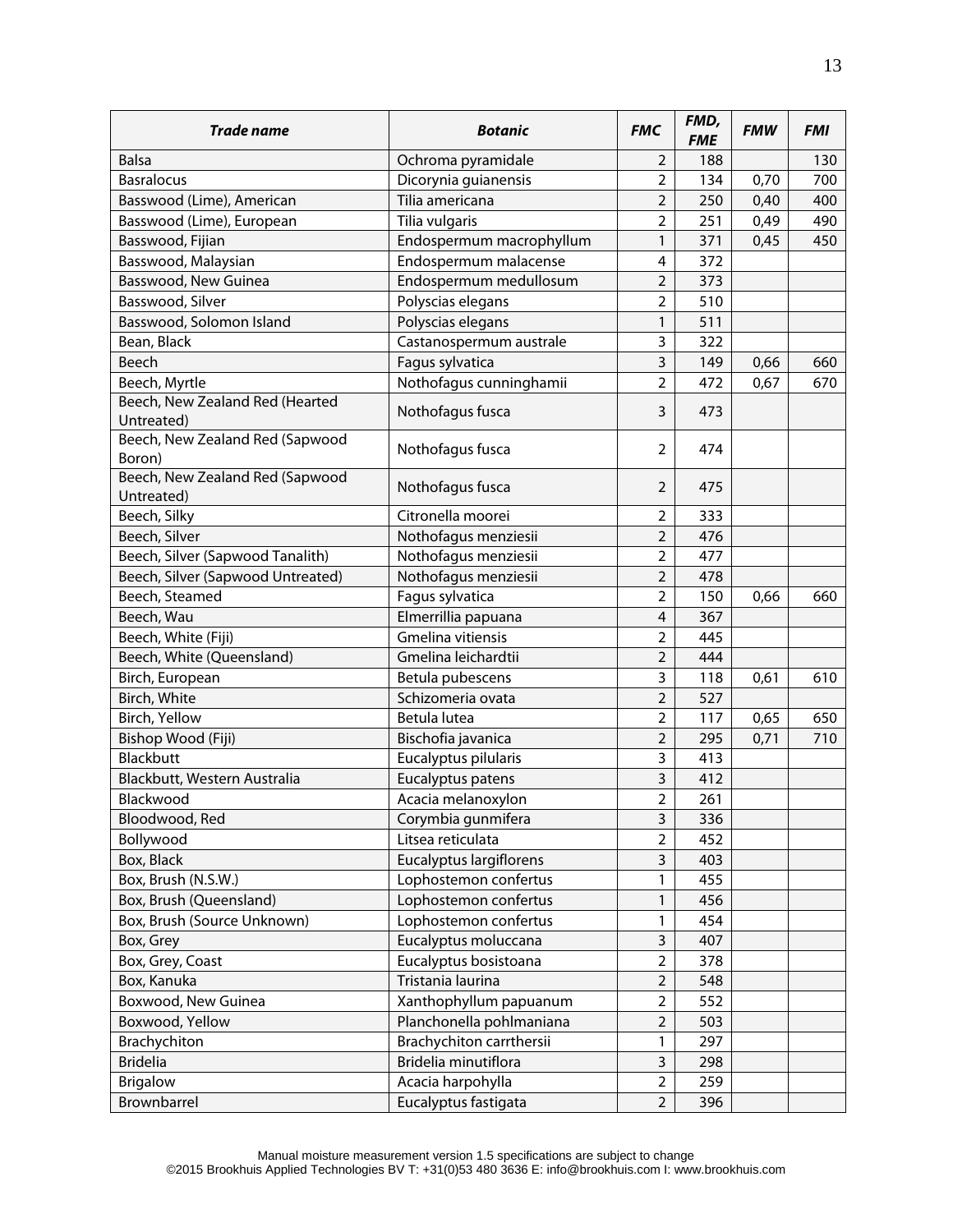| <b>Trade name</b>                          | <b>Botanic</b>              | <b>FMC</b>              | FMD,<br><b>FME</b> | <b>FMW</b> | <b>FMI</b> |
|--------------------------------------------|-----------------------------|-------------------------|--------------------|------------|------------|
| <b>Bubinga</b>                             | Guibourtia demeusii         | 4                       | 161                | 0,85       | 850        |
| Buchanania                                 | Buchanania arborescens      | $\overline{2}$          | 299                |            |            |
| Burckella, Solomon Island                  | Burckella obovata           | 1                       | 300                |            |            |
| Butternut, Rose                            | Blepharocarya involucrigera | 1                       | 296                |            |            |
| Calophyllum (Bintangor), Fijian            | Calophyllum leucocarpum     | $\overline{2}$          | 309                |            |            |
| Calophyllum (Bintangor), Malaysian         | Calophyllum curtisii        | $\overline{2}$          | 307                |            |            |
| Calophyllum (Bintangor), New Guinea        | Calophyllum papuanum        | 3                       | 310                |            |            |
| Calophyllum (Bintangor), Philippines       | Calophyllum inophyllum      | $\overline{2}$          | 308                | 0,59       | 590        |
| Calophyllum (Bintangor), Solomon<br>Island | Calophyllum kajewskii       | 4                       | 120                | 0,65       | 650        |
| Camphorwood, New Guinea                    | Cinnamomum spp.             | $\overline{2}$          | 332                |            |            |
| Campnosperma                               | Campnosperma brevipetiolata | $\overline{2}$          | 121                | 0,38       | 380        |
| Campnosperma (Malaysia)                    | Campnosperma curtisii       | $\overline{4}$          | 311                |            |            |
| Campnosperma (Solomon Island)              | Campnosperma kajewskii      | 1                       | 312                |            |            |
| Cananga (Philippines)                      | Canagium odoratum           | $\overline{2}$          | 313                |            |            |
| Canarium, African                          | Canarium schweinfurthii     | 3                       | 122                | 0,46       | 460        |
| Canarium, Fijian                           | Canarium oleosum            | $\overline{2}$          | 316                |            |            |
| Canarium, New Guinea                       | Canarium vitiense           | $\overline{2}$          | 318                |            |            |
| Canarium, Solomon Island                   | Canarium salomonese         | 1                       | 317                |            |            |
| Candlenut                                  | Aleurites moluccana         | $\overline{\mathbf{4}}$ | 271                | 0,26       | 260        |
| Carabeen, Yellow                           | Sloanea woollsii            | $\overline{2}$          | 534                |            |            |
| Cathormion, New Guinea                     | Cathormion umbellatum       | 1                       | 326                |            |            |
| Cedar, Incence                             | Calocedrus decurrens        | 3                       | 119                | 0,36       | 360        |
| Cedar, Red                                 | Toona ciliata               | $\overline{\mathbf{4}}$ | 252                | 0,48       | 480        |
| Cedar, South American                      | Cedrela odorata             | $\overline{4}$          | 126                | 0,44       | 440        |
| Cedar, Western Red                         | Thuja plicata               | $\overline{2}$          | 249                | 0,34       | 340        |
| Cedar, White                               | Melia azedarach             | 3                       | 463                | 0,55       | 550        |
| Cedar, Yellow                              | Chamaecyparis nootkatensis  | 3                       | 128                | 0,44       | 440        |
| Celtis, New Guinea                         | Celtis spp.                 | 1                       | 328                |            |            |
| Celtis, Solomon Island                     | Celtis philippinensis       | 1                       | 327                |            |            |
| Cheesewood, White (Queensland)             | Alstonia scholaris          | 2                       | 275                | 0,42       | 420        |
| Chengal (Malaysia)                         | Neobalanocarpus heimii      | $\overline{2}$          | 469                |            |            |
| Cherry, American                           | Prunus serotina             | 3                       | 218                | 0,58       | 580        |
| Cherry, European                           | Prunus avium                | 4                       | 217                | 0,54       | 540        |
| Cleistocalyx                               | Cleistocalyx mirtoides      | $\overline{2}$          | 334                |            |            |
| Coachwood                                  | Ceratopetalum apetalum      | $\overline{2}$          | 329                |            |            |
| Coondoo, Blush                             | Planchonella laurifolia     | 1                       | 502                |            |            |
| Cordia, New Guinea                         | Cordia dichotoma            | 1                       | 335                |            |            |
| Corkwood, Grey                             | Erythrina vespertilio       | $\overline{2}$          | 374                |            |            |
| Courbaril                                  | Hymenaea courbaril          | 3                       | 165                | 0,83       | 830        |
| Crabwood                                   | Carapa guianensis           | $\overline{2}$          | 123                | 0,59       | 590        |
| Cudgerie, Brown                            | Canarium australasicum      | $\overline{2}$          | 314                |            |            |
| Curupixia                                  | Macropholis                 | $\mathbf 2$             | 179                |            |            |
| Cypress                                    | Cupressus spp.              | $\mathsf{3}$            | 131                | 0,45       | 450        |
| Cypress, Northern                          | Callitris intratropica      | $\overline{2}$          | 304                |            |            |
| Cypress, Rottnest Island                   | Callitris preissii          | 3                       | 305                |            |            |
| Cypress, White                             | Callitris glaucophylla      | 3                       | 303                |            |            |
| Dakua, Salusalu (Fiji)                     | Decussocarpus vitiensis     | 3                       | 352                | 0,38       | 380        |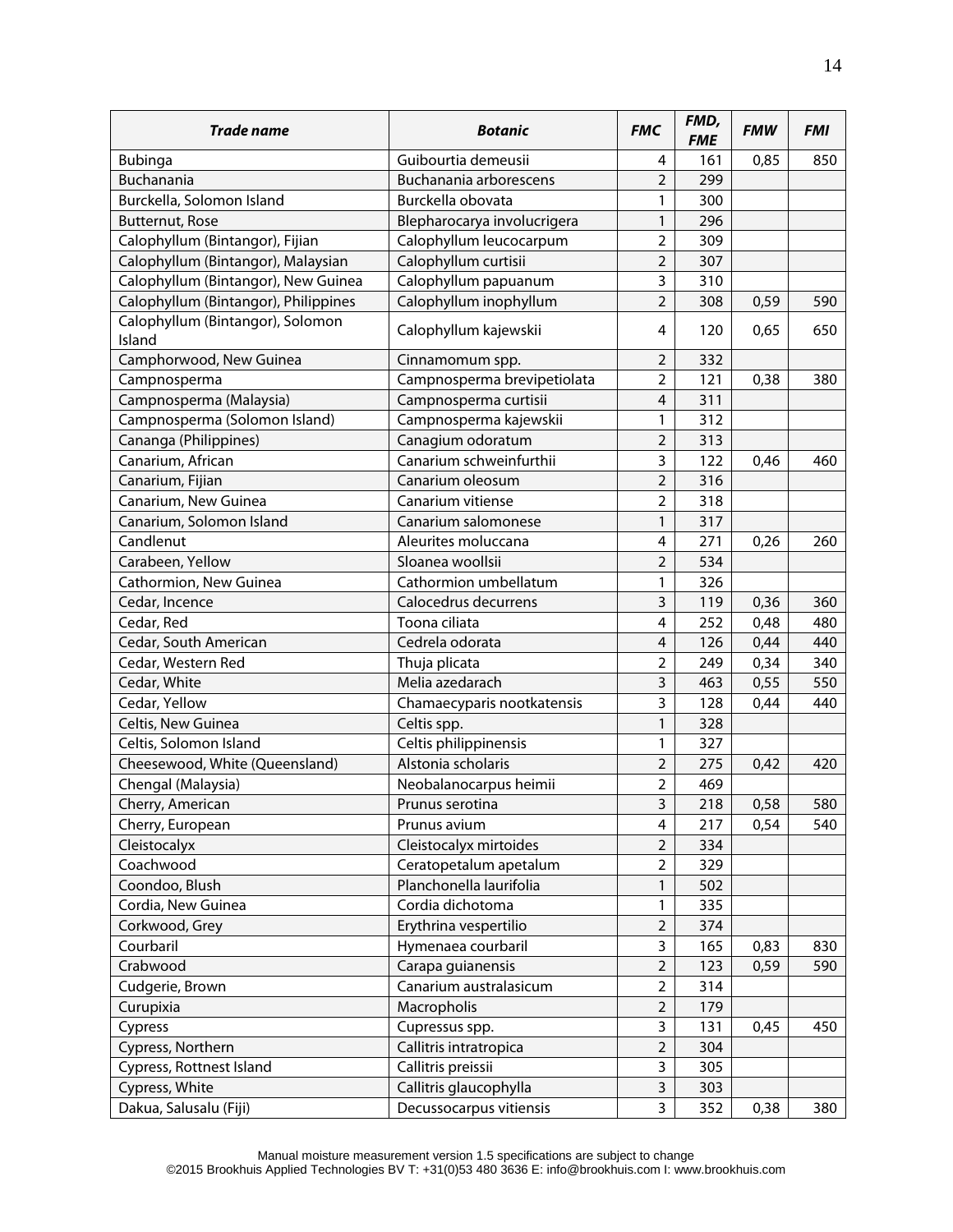| <b>Trade name</b>                                  | <b>Botanic</b>             | <b>FMC</b>              | FMD,<br><b>FME</b> | <b>FMW</b> | <b>FMI</b> |
|----------------------------------------------------|----------------------------|-------------------------|--------------------|------------|------------|
| Dibetou (Walnut African)                           | Lovoa trichilioides        | 4                       | 178                | 0,50       | 500        |
| Dillenia (Solomon Island)                          | Dillenia salomonese        | 1                       | 357                |            |            |
| Doi (Fiji)                                         | Alphitonia zizphoides      | $\overline{2}$          | 274                | 0,55       | 550        |
| Douka                                              | Thieghemella africana      | 4                       | 247                | 0,66       | 660        |
| Drypetes, New Guinea                               | Drypetes spp.              | $\overline{2}$          | 141                | 0,74       | 740        |
| Duabanga, New Guinea                               | Duabanga moluccana         | $\overline{2}$          | 359                |            |            |
| Ebony, New Guinea Indian                           | Diospyros spp.             | 1                       | 136                | 1,09       | 1090       |
| Elm, American                                      | Ulmus americana            | $\overline{2}$          | 256                | 0,60       | 600        |
| Elm, European                                      | Ulmus spp.                 | $\overline{2}$          | 257                | 0,61       | 610        |
| Erima                                              | Octomeles sumatrana        | $\overline{2}$          | 480                |            |            |
| Evodia, White                                      | Melicope micrococca        | 1                       | 464                |            |            |
| Figwood (Moreton Bay)                              | Ficus macrophylla          | $\overline{2}$          | 426                |            |            |
| Fir, Alpine                                        | Abies lasiocarpa           | 3                       | 104                | 0,32       | 320        |
| Fir, Amabilis                                      | Abies amabilis             | 3                       | 102                | 0,43       | 430        |
| Fir, Douglas                                       | Pseudotsuga menziesii      | 3                       | 219                | 0,50       | 500        |
| Fir, Douglas (New Zealand) (Sapwood                |                            |                         |                    |            |            |
| Treated)                                           | Pseudotsuga menziesii      | 2                       | 515                | 0,50       | 500        |
| Fir, Douglas (New Zealand) (Sapwood<br>Untreated)  | Pseudotsuga menziesii      | 3                       | 516                | 0,50       | 500        |
| Fir, Douglas (New Zealand) (Truewood<br>Untreated) | Pseudotsuga menziesii      | 2                       | 517                | 0,50       | 500        |
| Fir, Grand                                         | Abies grandis              | 3                       | 103                | 0,37       | 370        |
| Fir, Red                                           | Abies magnifica            | 3                       | 100                | 0,38       | 380        |
| Fir, White                                         | Abies alba                 | 3                       | 101                | 0,43       | 430        |
| Galip                                              | Canarium indicum           | $\overline{2}$          | 315                |            |            |
| Garo-Garo                                          | Matixiodendron pschyclados | 1                       | 462                |            |            |
| Garuga                                             | Garuga floribunda          | $\mathbf{1}$            | 441                |            |            |
| Gonçalo Alves                                      | Astronium spp.             | 1                       | 114                | 0,95       | 950        |
| Greenheart                                         | Ocotea rodiaei             | 3                       | 189                | 0,95       | 950        |
| Greenheart, Queensland                             | Endiandra compressa        | 3                       | 368                |            |            |
| Group 1                                            | Group 1                    | 1                       | 1                  |            |            |
| Group 2                                            | Group 2                    | $\overline{2}$          | $\overline{2}$     |            |            |
| Group 3                                            | Group 3                    | 3                       | 3                  |            |            |
| Group 4                                            | Group 4                    | 4                       | $\overline{4}$     |            |            |
| Guarea, Scented (Black)                            | Guarea cedrata             | $\overline{4}$          | 159                | 0,57       | 570        |
| Guarea, Scented (White)                            | Guarea cedrata             | 3                       | 160                | 0,57       | 570        |
| Guariuba                                           | Clarisia racemosa          | 3                       | 130                | 0,69       | 690        |
| Gum, Black                                         | Nyssa sylvatica            | 3                       | 187                | 0,50       | 500        |
| Gum, Blue, Southern                                | Eucalyptus globulus        | $\overline{2}$          | 398                |            |            |
| Gum, Blue, Sydney                                  | Eucalyptus saligna         | 3                       | 415                |            |            |
| Gum, Grey                                          | Eucalyptus punctata        | 3                       | 414                |            |            |
| Gum, Grey, Mountain                                | Eucalyptus cypellocarpa    | $\overline{2}$          | 388                |            |            |
| Gum, Maiden's                                      | Eucalyptus maidenii        | 3                       | 405                | 0,90       | 900        |
| Gum, Manna                                         | Eucalyptus viminalis       | $\overline{2}$          | 420                |            |            |
| Gum, Mountain                                      | Eucalyptus dalrympleana    | $\overline{2}$          | 389                |            |            |
| Gum, Pink                                          | Eucalyptus fasciculosa     | $\overline{\mathbf{3}}$ | 395                |            |            |
| Gum, Red                                           | Liquidambar styraciflua    | 3                       | 175                | 0,51       | 510        |
| Gum, Red, Forest                                   | Eucalyptus tereticornis    | $\overline{3}$          | 418                | 0,90       | 900        |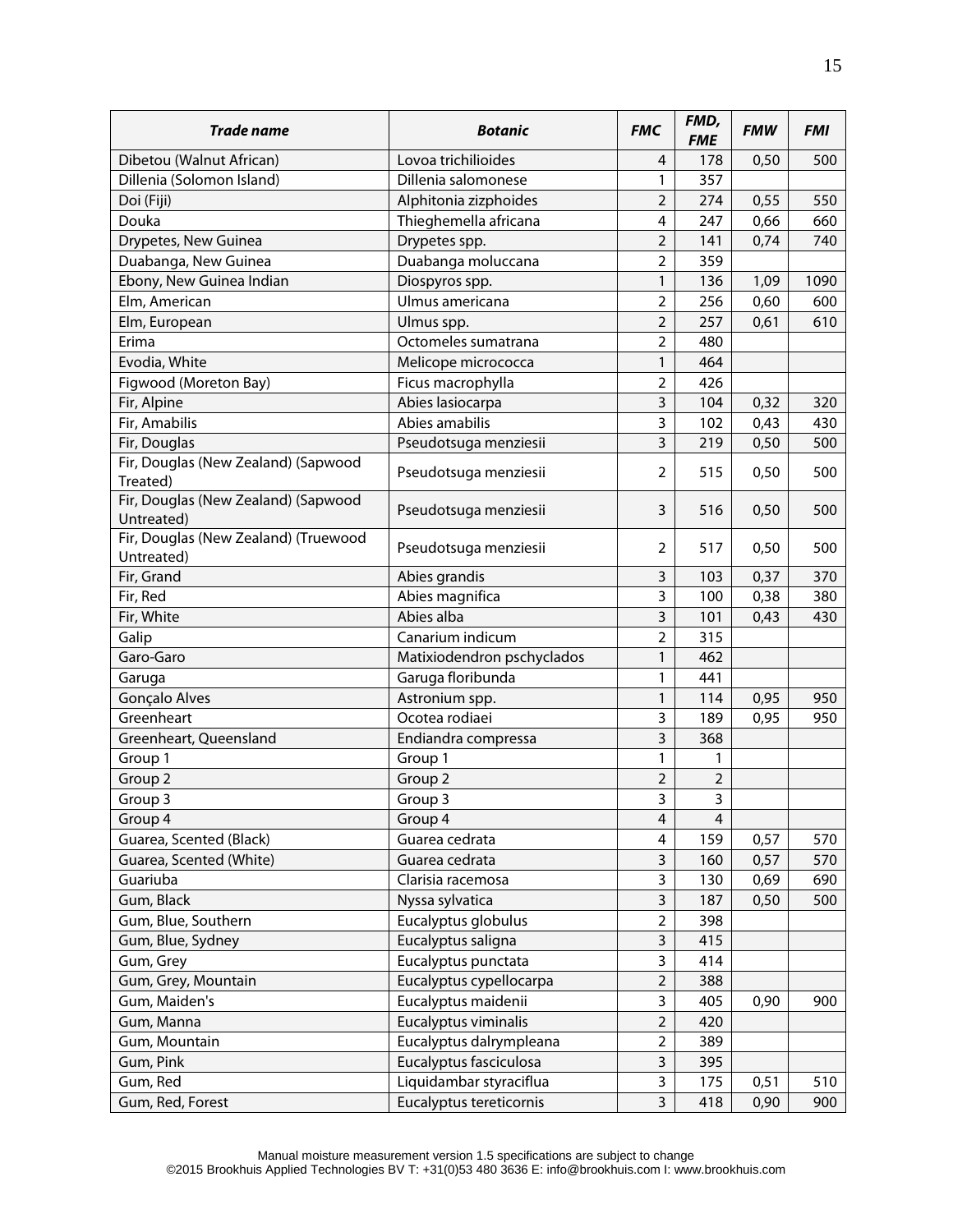| <b>Trade name</b>                       | <b>Botanic</b>                | <b>FMC</b>              | FMD,<br><b>FME</b> | <b>FMW</b> | <b>FMI</b> |
|-----------------------------------------|-------------------------------|-------------------------|--------------------|------------|------------|
| Gum, Red, River                         | Eucalyptus camaldulensis      | 4                       | 382                |            |            |
| Gum, Rose                               | Eucalyptus grandis            | 3                       | 400                |            |            |
| Gum, Shining                            | Eucalyptus nitens             | $\overline{2}$          | 409                | 0,63       | 630        |
| Gum, spotted (Victoria) (lemon-scented) | Corymbia citriodora           | $\overline{2}$          | 337                |            |            |
| Gum, Sugar                              | Eucalyptus cladocalyx         | 3                       | 384                |            |            |
| Gum, White Dunn's                       | Eucalyptus dunnii             | 1                       | 394                |            |            |
| Gum, Yellow                             | Eucalyptus leucoxylon         | $\overline{2}$          | 404                |            |            |
| Handlewood, Grey                        | Aphanante philippinensis      | $\overline{2}$          | 280                |            |            |
| Handlewood, White                       | Streblus pendulinus           | $\overline{2}$          | 538                |            |            |
| Hardwood, Johnstone River               | Bakhousia bancroftii          | 3                       | 288                |            |            |
| Hemlock                                 | Tsuga heterophylla            | 3                       | 255                | 0,46       | 460        |
| Hemlock, Chinese                        | Tsuga chinensis               | 3                       | 254                |            |            |
| Heritiera (Menkulang), New Guinea       | Heritiera spp.                | $\overline{2}$          | 163                | 0,63       | 630        |
| Hevea                                   | <b>Hevea Brasiliensis</b>     | $\overline{2}$          | 554                | 0,49       | 490        |
| Hickory                                 | Carya spp.                    | $\overline{2}$          | 125                | 0,76       | 760        |
| Hollywood, Yellow                       | Premna lignum-vitae           | $\overline{2}$          | 512                |            |            |
| Horizontal                              | Anodopetalum biglandulosum    | 3                       | 277                |            |            |
| Incensewood                             | Pseudocarapa nitidula         | $\overline{2}$          | 514                |            |            |
| Iroko                                   | Chlorophora excesla           | $\overline{2}$          | 129                | 0,63       | 630        |
| Ironbark, Grey                          | Eucalyptus drephanophylla     | 3                       | 393                |            |            |
| Ironbark, Grey                          | Eucalyptus paniculata         | 3                       | 411                |            |            |
| Ironbark, Red                           | Eucalyptus sideroxylon        | 3                       | 416                |            |            |
| Ironbark, Red, Broad-Leaved             | Eucalyptus fibrosa            | 3                       | 397                |            |            |
| Ironbark, Red, Narrow-Leaved            | Eucalyptus crebra             | 3                       | 387                |            |            |
| Jarrah                                  | Eucalyptus marginata          | 3                       | 147                | 0,76       | 760        |
| Jelutong                                | Dyera costulata               | $\overline{2}$          | 142                | 0,41       | 410        |
| Kahikatea (New Zealand) (Boron)         | Dacrycarpus docrydioides      | $\overline{2}$          | 343                |            |            |
| Kahikatea (New Zealand) (Thanalith)     | Dacrycarpus docrydioides      | $\overline{2}$          | 344                |            |            |
| Kahikatea (New Zealand) (Untreated)     | Dacrycarpus docrydioides      | 2                       | 345                |            |            |
| Kamarere (Fiji)                         | Eucalyptus deglupta           | 1                       | 390                |            |            |
| Kamarere (New Guinea)                   | Eucalyptus deglupta           | $\overline{2}$          | 391                |            |            |
| Kapur                                   | Dryobalanops spp.             | $\overline{\mathbf{4}}$ | 140                | 0,61       | 610        |
| Karri                                   | Eucalyptus diversicolor       | $\overline{\mathbf{c}}$ | 146                | 0,85       | 850        |
| Kauceti                                 | Kermadecia vitiensis          | $\mathbf{1}$            | 450                |            |            |
| Kauri                                   | Agathis australis, borneensis | $\overline{2}$          | 108                | 0,46       | 460        |
| Keledang                                | Artocarpus lanceifolius       | 3                       | 113                | 0,55       | 550        |
| Kempas                                  | Koompassia excelsa            | $\overline{2}$          | 171                | 0,82       | 820        |
| Keranji (Malaysia)                      | Dialium platysepalum          | $\overline{2}$          | 355                |            |            |
| Keruing                                 | Dipterocarpus spp.            | 3                       | 137                | 0,73       | 730        |
| Kiso                                    | Chisocheton schumannii        | $\mathbf{1}$            | 331                |            |            |
| Kopie                                   | Goupia glabra                 | $\overline{2}$          | 158                | 0,81       | 810        |
| Lacewood, Yellow                        | Polyalthia oblongifolia       | $\overline{2}$          | 509                | 0,53       | 530        |
| Laran                                   | Anthocephalus chinensis       | $\overline{2}$          | 278                | 0,50       | 500        |
| Larch, European                         | Larix decidua                 | 3                       | 172                | 0,55       | 550        |
| Larch, Japanese                         | Larix kaempferi               | 3                       | 173                | 0,53       | 530        |
| Larch, Western                          | Larix occidentalis            | 3                       | 174                | 0,55       | 550        |
| Leatherwood                             | Eucryphia lucida              | 3                       | 423                |            |            |
| Lightwood                               | Acacia implexa                | $\overline{2}$          | 260                |            |            |
|                                         |                               |                         |                    |            |            |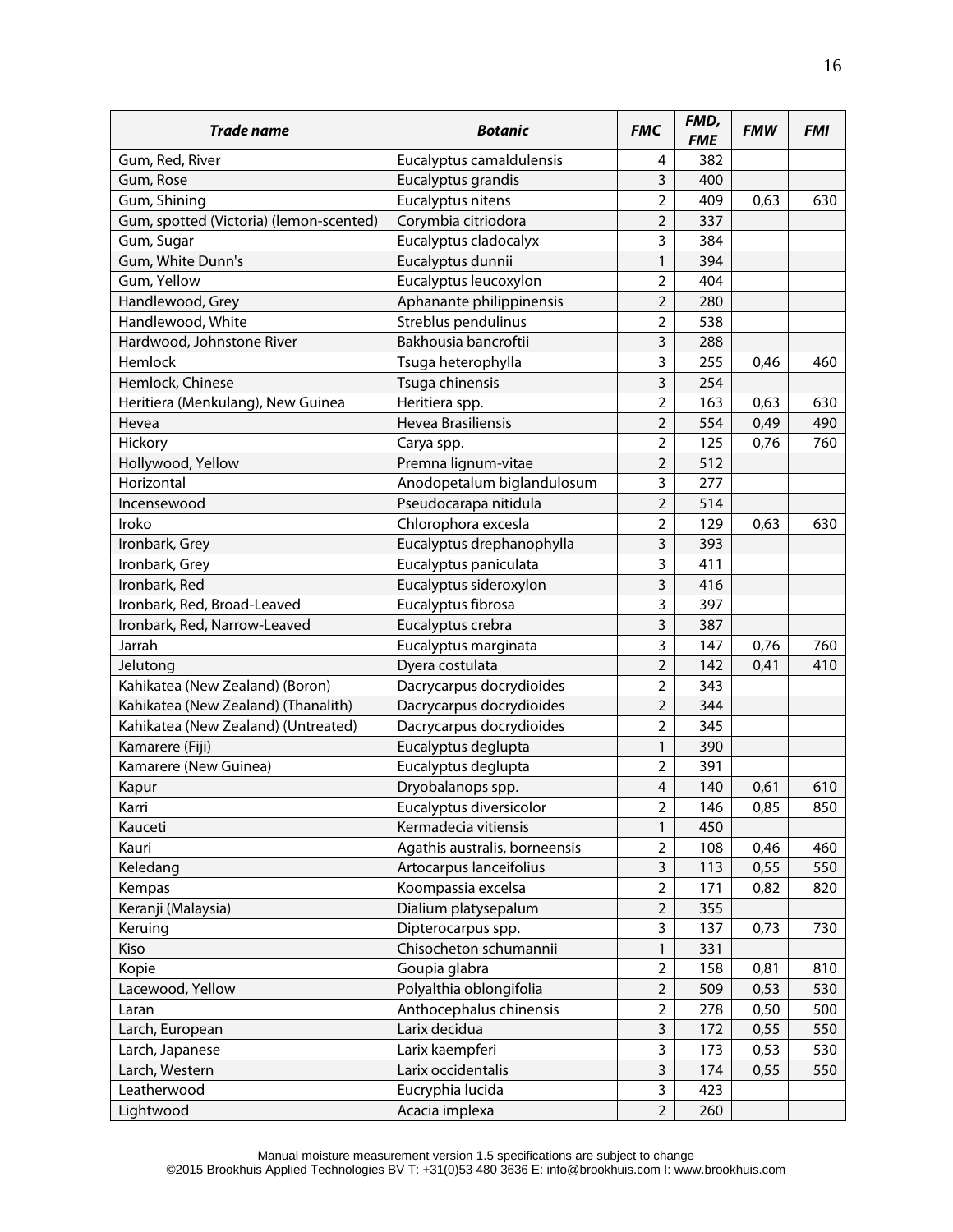| <b>Trade name</b>               | <b>Botanic</b>                 | <b>FMC</b>              | FMD,<br><b>FME</b> | <b>FMW</b> | <b>FMI</b> |
|---------------------------------|--------------------------------|-------------------------|--------------------|------------|------------|
| Macadamia                       | Floydia praealta               | 2                       | 438                |            |            |
| Magnolia                        | Magnolia acuminata/grandiflora | 3                       | 180                | 0,52       | 520        |
| Mahogany, (New Guinea)          | Dysoxylum spp.                 | $\overline{2}$          | 363                |            |            |
| Mahogany, African               | Khaya spp.                     | $\overline{\mathbf{4}}$ | 170                | 0,50       | 500        |
| Mahogany, Brush                 | Geissos benthamii              | $\overline{\mathbf{c}}$ | 443                |            |            |
| Mahogany, Honduras (American)   | Swietenia spp.                 | 3                       | 242                | 0,51       | 510        |
| Mahogany, Miva                  | Dysoxylum muelleri             | 3                       | 361                |            |            |
| Mahogany, Philippine            | Shorea almon                   | 1                       | 227                | 0,48       | 480        |
| Mahogany, Philippine, Light Red | Parashorea plicata             | 3                       | 193                | 0,51       | 510        |
| Mahogany, Philippine, Red       | Shorea negrosensis             | 3                       | 234                | 0,46       | 460        |
| Mahogany, Red                   | Eucalyptus botryoides          | 3                       | 379                |            |            |
| Mahogany, Rose                  | Dysoxylum fraseranum           | $\overline{2}$          | 360                |            |            |
| Mahogany, Sapelli (Sapele)      | Entandrophragma cylindricum    | 3                       | 144                | 0,63       | 630        |
| Mahogany, Sipo (Utile)          | Entrandrophragma utile         | $\overline{\mathbf{4}}$ | 145                | 0,60       | 600        |
| Mahogany, Southern              | Eucalyptus botryoides          | 2                       | 380                |            |            |
| Mahogany, Tiama (Gedu Nohor)    | Entandrophragma angolense      | 3                       | 143                | 0,53       | 530        |
| Mahogany, White                 | Eucalyptus acmenoides          | 3                       | 375                |            |            |
| Mako                            | Trischospermum richii          | 1                       | 547                |            |            |
| Makore                          | Thieghemella heckelii          | 3                       | 248                | 0,62       | 620        |
| Malas                           | Homalium foetidum              | $\overline{2}$          | 448                |            |            |
| Malletwood                      | Rhodamnia argentea             | $\overline{2}$          | 523                |            |            |
| Malletwood, Brown               | Rhodamnia rubescens            | $\overline{2}$          | 524                |            |            |
| Manggachapui                    | Hopea acuminata                | 3                       | 449                |            |            |
| Mango                           | Mangifera minor                | $\overline{2}$          | 459                |            |            |
| Mango, Philippines              | Mangifera altissima            | 4                       | 458                |            |            |
| Mangosteen (Fiji)               | Garcinia myrtifolia            | $\overline{2}$          | 440                |            |            |
| Mangrove, Cedar                 | Xylocarpus australasicus       | 3                       | 553                |            |            |
| Manilkara (Massaranduba)        | Manilkara kanosiensis          | 1                       | 181                | 0,96       | 960        |
| Maniltoa (Fiji)                 | Maniltoa grandiflora           | 1                       | 460                |            |            |
| Maniltoa (New Guinea)           | Maniltoa pimenteliana          | 1                       | 461                |            |            |
| Mansonia                        | Mansonia altissima             | 3                       | 182                | 0,60       | 600        |
| Maple, New Guinea               | Flindersia pimentelianan       | 3                       | 435                | 0,55       | 550        |
| Maple, Queensland               | Flindersia brayleyana          | 4                       | 432                |            |            |
| Maple, Rose                     | Cryptocarya erythroxylon       | $\overline{2}$          | 340                |            |            |
| Maple, Scented                  | Flindersia laevicarpa          | 3                       | 434                |            |            |
| Maple, Sugar                    | Acer saccharum                 | 3                       | 106                | 0,68       | 680        |
| Mararie                         | Pseudoweinwannia lachnocarpa   | 3                       | 518                |            |            |
| Marri                           | Eucalyptus calophylla          | $\overline{2}$          | 381                |            |            |
| Masiratu                        | Degeneria vitiensis            | $\overline{2}$          | 354                |            |            |
| Matai                           | Podocarpus spicatus            | $\overline{2}$          | 507                | 0,51       | 510        |
| Meranti, Bukit Frim 1999        | Shorea platiclados             | $\overline{2}$          | 236                |            |            |
| Meranti, Dark Red               | Shorea spp.                    | 3                       | 237                | 0,63       | 630        |
| Meranti, Nemesu Frim 1996       | Shorea pauciflora              | $\overline{\mathbf{4}}$ | 235                |            |            |
| Meranti, Seraya Frim 1999       | Shorea curtisii                | 3                       | 228                |            |            |
| Meranti, SKH 2000               | Shorea spp.                    | 3                       | 238                |            |            |
| Meranti, Tembaga Frim 1999      | Shorea leprosula               | 3                       | 232                | 0,53       | 530        |
| Meranti, White                  | Shorea hypochra                | 3                       | 230                | 0,55       | 550        |
| Meranti, Yellow                 | Shorea multiflora              | $\mathbf{1}$            | 233                | 0,53       | 530        |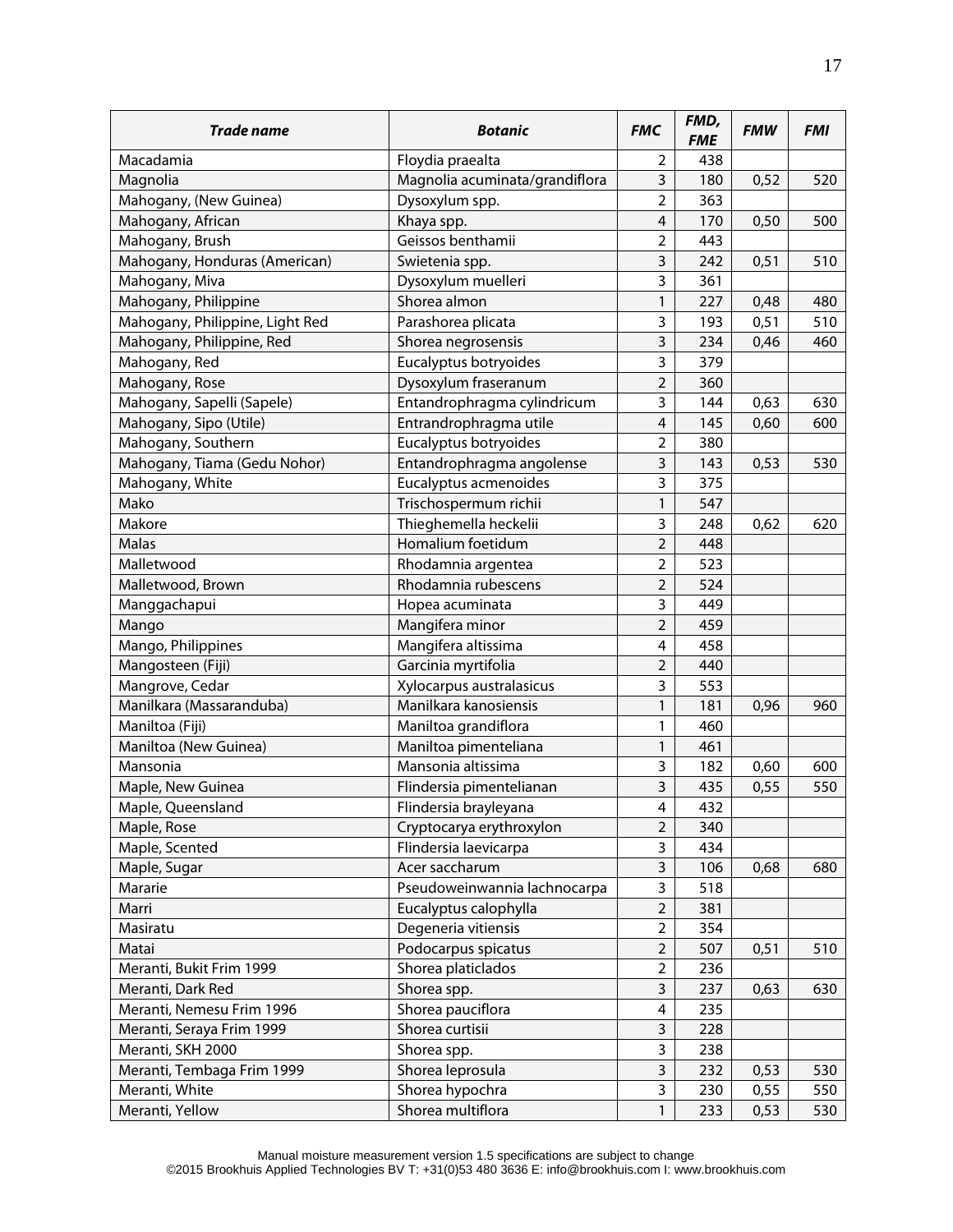| <b>Trade name</b>         | <b>Botanic</b>              | <b>FMC</b>              | FMD,<br><b>FME</b> | <b>FMW</b> | <b>FMI</b> |
|---------------------------|-----------------------------|-------------------------|--------------------|------------|------------|
| Merawan                   | Hopea sulcala               | 2                       | 164                | 0,71       | 710        |
| Merbau (Kwila)            | Intsia spp.                 | 3                       | 167                | 0,77       | 770        |
| Mersawa                   | Anisoptera laevis           | 3                       | 109                | 0,60       | 600        |
| Messmate                  | Eucalyptus obliqua          | 3                       | 410                | 0,78       | 780        |
| Moabi                     | Baillonella toxisperma      | $\overline{\mathbf{4}}$ | 116                | 0,81       | 810        |
| Mora                      | Mora excelsa                | $\overline{2}$          | 185                | 0,97       | 970        |
| Moustiqaire               | Cryptocarya spp.            | $\overline{2}$          | 342                |            |            |
| Movingui (Ayan)           | Distemonanthus benthamianus | 3                       | 138                | 0,68       | 680        |
| Musizi                    | Maesopsis eminii            | $\overline{4}$          | 457                |            |            |
| Neuburgia                 | Neuburgia collina           | 3                       | 471                |            |            |
| Nutmeg (Fiji)             | Myristica spp.              | $\overline{2}$          | 468                |            |            |
| Nutmeg (New Guinea)       | Myristica buchneriana       | $\overline{2}$          | 467                | 0,45       | 450        |
| Oak, American Red         | Quercus spp.                | 3                       | 222                | 0,66       | 660        |
| Oak, American White       | Quercus spp.                | $\overline{2}$          | 223                | 0,67       | 670        |
| Oak, European             | Quercus petraea             | 3                       | 221                | 0,63       | 630        |
| Oak, Japanese             | Quercus spp.                | $\overline{2}$          | 224                | 0,63       | 630        |
| Oak, New Guinea           | Castanopsis acuminatissima  | $\overline{2}$          | 321                | 0,60       | 600        |
| Oak, Silky, Fishtail      | Neorites kevediana          | 1                       | 470                |            |            |
| Oak, Silky, Northern      | Cardwellia sublimia         | $\overline{2}$          | 319                | 0,53       | 530        |
| Oak, Silky, Red           | Stenocarpus salignus        | $\overline{2}$          | 536                |            |            |
| Oak, Silky, Southern      | Grevillea robusta           | 1                       | 446                |            |            |
| Oak, Silky, White         | Stenocarpus sinuatus        | $\overline{2}$          | 537                |            |            |
| Oak, Tulip, Blush         | Argyrodendron actinophyllum | $\overline{2}$          | 283                |            |            |
| Oak, Tulip, Brown         | Argyrodendron trifoliolatum | 3                       | 285                |            |            |
| Oak, Tulip, Red           | Argyrodendron peralatum     | $\overline{\mathbf{4}}$ | 284                |            |            |
| Oak, Tulip, White         | Pterygota horsfieldii       | $\overline{2}$          | 522                | 0,69       | 690        |
| Obah                      | Eugenia spp.                | $\overline{2}$          | 424                |            |            |
| Odoko                     | Scottellilia coriacea       | $\overline{2}$          | 530                |            |            |
| Olive, East African       | Olea hochstetteri           | 3                       | 191                | 0,85       | 850        |
| Olivillo                  | Aextoxicon puncttatum       | $\overline{2}$          | 266                |            |            |
| Opepe                     | Nauclea diderrichii         | 4                       | 186                | 0,71       | 710        |
| Padouk, African           | Pterocarpus soyauxii        | 2                       | 220                | 0,70       | 700        |
| Palaquium, Solomon Island | Palaquium spp.              | 1                       | 192                | 0,58       | 580        |
| Panga Panga               | Millettia stuhlmannii       | $\overline{2}$          | 184                | 0,76       | 760        |
| Papuacedrus               | Papuacedrus papuana         | 3                       | 481                |            |            |
| Para Angelim              | Hymenolobium excelsum       | 3                       | 166                | 0,75       | 750        |
| Parinari, Fijian          | Parinari insularum          | $\overline{2}$          | 482                |            |            |
| Penarahan                 | Myristica iners             | 3                       | 466                |            |            |
| Peppermint, Broad-Leaved  | Eucalyptus dives            | 3                       | 392                | 0,76       | 760        |
| Peppermint, Narrow-Leaved | Eucalyptus australiana      | 3                       | 377                |            |            |
| Peroba De Campos          | Paratecoma peroba           | 3                       | 194                | 0,69       | 690        |
| Persimmon                 | Diospyros pentamera         | $\overline{2}$          | 135                | 0,78       | 780        |
| Perupok (Malaysia)        | Kokoona spp.                | 3                       | 451                |            |            |
| Perupok (Malaysia)        | Lophopetalum subovatum      | $\overline{\mathbf{4}}$ | 453                |            |            |
| Pillarwood                | Cassipourea malosano        | 2                       | 320                |            |            |
| Pine, Aleppo              | Pinus halepensis            | 3                       | 488                |            |            |
| Pine, Benguet             | Pinus kesiya                | 4                       | 489                |            |            |
| Pine, Black               | Prumnopitys amarus          | $\overline{2}$          | 513                |            |            |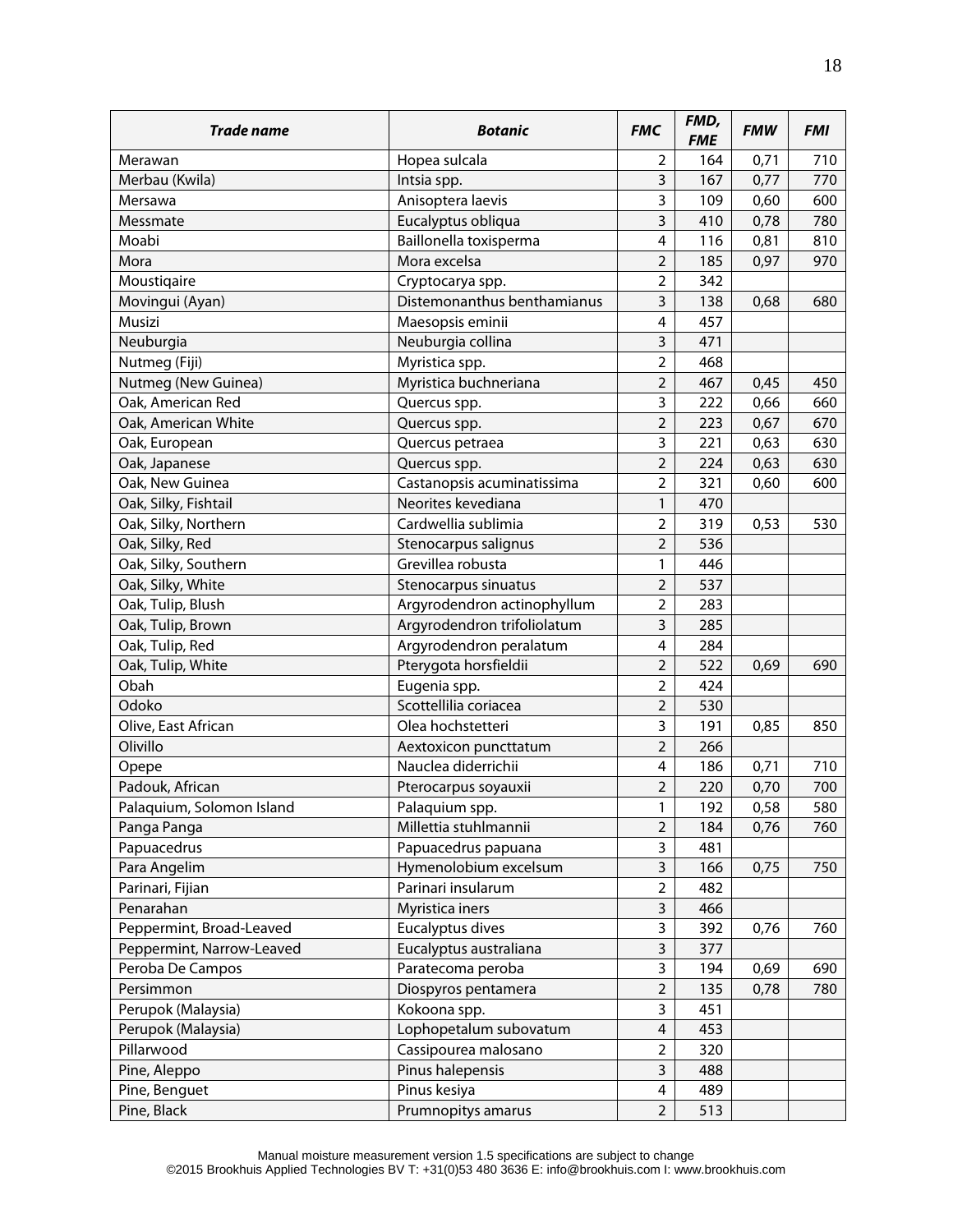| Trade name                                         | <b>Botanic</b>              | <b>FMC</b>     | FMD,<br><b>FME</b> | <b>FMW</b> | <b>FMI</b> |
|----------------------------------------------------|-----------------------------|----------------|--------------------|------------|------------|
| Pine, Bunya                                        | Pinus bidwillii             | 3              | 485                |            |            |
| Pine, Canary Island                                | Pinus canariensis           | 3              | 486                |            |            |
| Pine, Caribbean                                    | Pinus caribaea              | 3              | 198                | 0,63       | 630        |
| Pine, Celery-Top                                   | Phyllocladus aspenifolius   | $\overline{2}$ | 484                |            |            |
| Pine, Corsican                                     | Pinus nigra                 | 4              | 204                | 0,56       | 560        |
| Pine, Hoop                                         | Araucaria cunninghamii      | 3              | 281                | 0,56       | 560        |
| Pine, Huon                                         | Dacrydium franklinii        | $\overline{2}$ | 350                |            |            |
| Pine, King William                                 | Athrotaxis selaginoides     | 3              | 287                |            |            |
| Pine, Klinki                                       | Araucaria hunsteinii        | $\overline{2}$ | 282                |            |            |
| Pine, Loblolly                                     | Pinus taeda                 | 3              | 211                | 0,51       | 510        |
| Pine, Lodgepole                                    | Pinus contorta              | 3              | 199                | 0,41       | 410        |
| Pine, Maritime                                     | Pinus pinaster              | 3              | 206                | 0,50       | 500        |
| Pine, Parana Red                                   | Araucaria angustifolia      | 1              | 110                | 0,50       | 500        |
| Pine, Parana White                                 | Araucaria angustifolia      | $\overline{2}$ | 111                | 0,50       | 500        |
| Pine, Pitch                                        | Pinus palustris             | 3              | 205                | 0,59       | 590        |
| Pine, Ponderosa                                    | Pinus ponderosa             | 3              | 208                | 0,44       | 440        |
| Pine, Radiata                                      | Pinus radiata               | 3              | 209                | 0,48       | 480        |
| Pine, Radiata (New Zealand) (Sapwood               |                             |                |                    |            |            |
| Aac)                                               | Pinus radiata               | 3              | 490                | 0,47       | 470        |
| Pine, Radiata (New Zealand) (Sapwood<br>Boliden)   | Pinus radiata               | 3              | 491                | 0,47       | 470        |
| Pine, Radiata (New Zealand) (Sapwood<br>Boron)     | Pinus radiata               | 2              | 492                | 0,47       | 470        |
| Pine, Radiata (New Zealand) (Sapwood<br>Tanalith)  | Pinus radiata               | 2              | 493                | 0,47       | 470        |
| Pine, Radiata (New Zealand) (Sapwood<br>Untreated) | Pinus radiata               | 3              | 494                | 0,47       | 470        |
| Pine, Red                                          | Pinus resinosa              | 2              | 495                | 0,46       | 460        |
| Pine, Scots                                        | Pinus sylvestris            | 3              | 210                | 0,48       | 480        |
| Pine, Shortleaf                                    | Pinus echinata              | 3              | 200                | 0,51       | 510        |
| Pine, Slash (Queensland)                           | Pinus elliottii             | 3              | 487                | 0,59       | 590        |
| Pine, Southern                                     | Pinus echinata              | 3              | 201                | 0,51       | 510        |
| Pine, Stone                                        | Pinus pinea                 | 3              | 207                |            |            |
| Pine, Sugar                                        | Pinus lambertiana           | 3              | 202                | 0,36       | 360        |
| Pine, White                                        | Pinus monticola             | 3              | 203                | 0,39       | 390        |
| Pittosporum (Tasmania)                             | Pittosporum bicolor         | $\overline{2}$ | 496                |            |            |
| Planchonella, Fijian                               | Planchonella vitiensis      | 1              | 500                |            |            |
| Planchonella, New Guinea                           | Planchonella kaernbachiana  | 1              | 497                |            |            |
| Planchonella, New Guinea                           | Planchonella torricellensis | 1              | 499                |            |            |
| Planchonella, Solomon Island                       | Planchonella thyrsoidea     | 1              | 498                |            |            |
| Planchonia                                         | Planchonia papuana          | $\overline{2}$ | 504                | 0,64       | 640        |
| Pleiogynium                                        | Pleiogynium timorense       | $\overline{2}$ | 505                |            |            |
| Podocarp, Fijian                                   | Podocarpus neriifolia       | 3              | 506                |            |            |
| Podocarp, Red                                      | Decussocarpus vitiensis     | 3              | 353                | 0,38       | 380        |
| Poplar, Black                                      | Populus nigra               | $\overline{2}$ | 216                | 0,43       | 430        |
| Poplar, Pink                                       | Euroschinus falcata         | $\overline{2}$ | 425                |            |            |
| Poplar, Yellow (Whitewood American)                | Liriodendron tulipifera     | 3              | 176                | 0,44       | 440        |
| Quandong, Brown                                    | Eleacarpus coorangooloo     | $\overline{2}$ | 366                |            |            |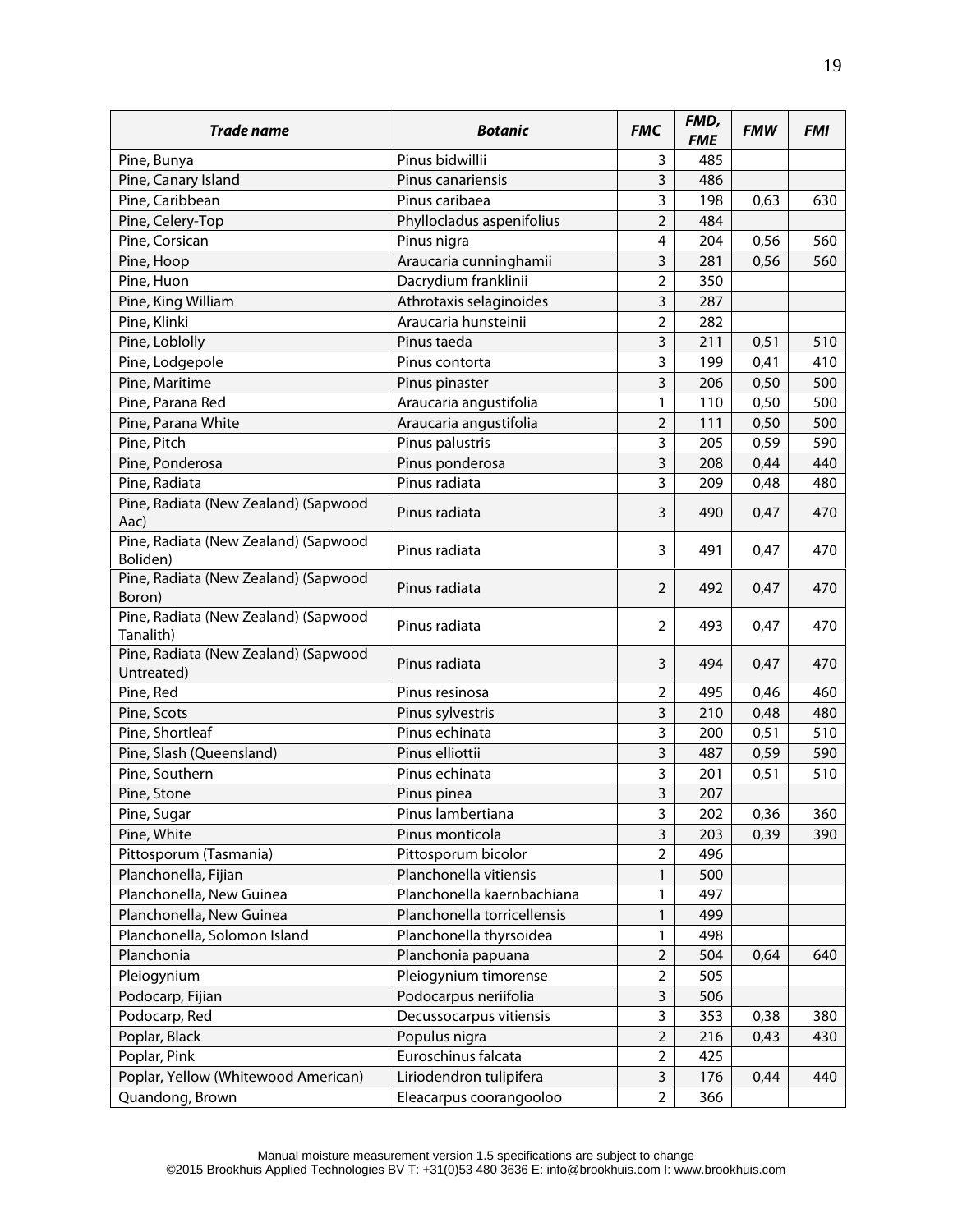| Trade name                    | <b>Botanic</b>           | <b>FMC</b>              | FMD,<br><b>FME</b> | <b>FMW</b> | <b>FMI</b> |
|-------------------------------|--------------------------|-------------------------|--------------------|------------|------------|
| Quandong, Silver              | Elaecarpus angustifolius | 2                       | 364                |            |            |
| Quandong, Solomon Island      | Elaecarpus spaericus     | 1                       | 365                |            |            |
| Qumu                          | Acacia Richii            | $\overline{2}$          | 263                |            |            |
| Raintree (Fiji)               | Samanea saman            | 1                       | 526                | 0,51       | 510        |
| Ramin                         | Gonystylus spp.          | $\overline{2}$          | 156                | 0,58       | 580        |
| <b>Red Louro</b>              | Ocotea rubra             | 3                       | 190                | 0,57       | 570        |
| Redwood                       | Sequoia sempervirens     | $\overline{2}$          | 226                | 0,37       | 370        |
| Rengas                        | Gluta spp.               | $\overline{2}$          | 155                | 0,59       | 590        |
| Resak (Malaysia)              | Cotylelobium melanoxylon | $\overline{2}$          | 338                |            |            |
| Rimu - Non-Truewood Boron     | Dacrydium cupressinum    | $\overline{2}$          | 346                | 0,52       | 520        |
| Rimu - Non-Truewood Tanalith  | Dacrydium cupressinum    | $\overline{2}$          | 347                | 0,52       | 520        |
| Rimu - Non-Truewood Untreated | Dacrydium cupressinum    | $\overline{2}$          | 348                | 0,52       | 520        |
| Rimu - Treuwood Untreated     | Dacrydium cupressinum    | 1                       | 349                | 0,52       | 520        |
| Robinia                       | Robinia pseudoacacia     | $\overline{2}$          | 225                | 0,69       | 690        |
| Roble Pellin                  | Nothofagus obliqua       | $\overline{2}$          | 479                |            |            |
| Rosewood, Brasil              | Dalbergia nigra          | $\overline{2}$          | 133                | 0,83       | 830        |
| Rosewood, Indian              | Dalbergia latifolia      | 3                       | 132                | 0,83       | 830        |
| Rosewood, New Guinea          | Pterocarpus indicus      | $\overline{2}$          | 519                | 0,56       | 560        |
| Rosewood, Philippine          | Pterocarpus indicus      | $\overline{2}$          | 520                | 0,56       | 560        |
| Sasauria (Fiji)               | Dysoxylum quercifolium   | $\overline{2}$          | 362                |            |            |
| <b>Sassafras</b>              | Doryphora sassafras      | $\overline{2}$          | 358                | 0,53       | 530        |
| Sassafras, Southern           | Atherosperma moschatum   | 3                       | 286                |            |            |
| Satinash, Blush               | Acmena hemilampra        | $\overline{2}$          | 264                |            |            |
| Satinash, Grey                | Syzygium gustavioides    | $\overline{2}$          | 544                |            |            |
| Satinash, New Guinea          | Syzygium buettneranum    | $\overline{2}$          | 541                |            |            |
| Satinash, Rose                | Syzygium francisii       | 1                       | 543                |            |            |
| Satinay                       | Syncarpia hilii          | 3                       | 540                |            |            |
| Satinbox                      | Phebalium squameum       | 3                       | 483                |            |            |
| Satinheart, Green             | Geijera salicifolia      | $\overline{2}$          | 442                |            |            |
| Satinwood, Tulip              | Rhodosphaera rhodanthema | 3                       | 525                |            |            |
| Scentbark                     | Eucalyptus aromaphloia   | $\overline{2}$          | 376                |            |            |
| Schizomeria, New Guinea       | Schizomeria serrata      | $\overline{2}$          | 528                |            |            |
| Schizomeria, Solomon Island   | Schizomeria serrata      | $\mathbf{1}$            | 529                |            |            |
| Sepetir                       | Sindora coriaceae        | 1                       | 239                | 0,55       | 550        |
| Sheoak, Fijian Beach          | Casuarina nodiflora      | 2                       | 324                |            |            |
| Sheoak, River                 | Casuarina cunninghamiana | $\overline{2}$          | 323                |            |            |
| Sheoak, Rose                  | Casuarina torulosa       | $\overline{2}$          | 325                |            |            |
| Sheoak, Western Australia     | Allocasuarina fraserana  | $\overline{2}$          | 272                |            |            |
| Silkwood, Bolly               | Cryptocarya ablata       | $\overline{2}$          | 339                |            |            |
| Silkwood, Silver              | Flindersia acuminata     | $\overline{2}$          | 427                |            |            |
| Simpoh (Philippines)          | Dillenia philippinensis  | 3                       | 356                |            |            |
| Sirus, White                  | Ailainthus peekelii      | $\overline{2}$          | 267                |            |            |
| Sirus, White                  | Ailainthus triphysa      | $\overline{2}$          | 268                |            |            |
| Sloanea                       | Sloanea spp.             | $\overline{2}$          | 533                |            |            |
| Spondias                      | Spondias mariana         | $\overline{2}$          | 535                |            |            |
| Spruce, European              | Picea abies              | 3                       | 196                | 0,43       | 430        |
| Spruce, Nordic                | Picea abies              | $\overline{\mathbf{4}}$ | 555                | 0,43       | 430        |
| Spruce, Sitka                 | Picea sitchensis         | 3                       | 197                | 0,41       | 410        |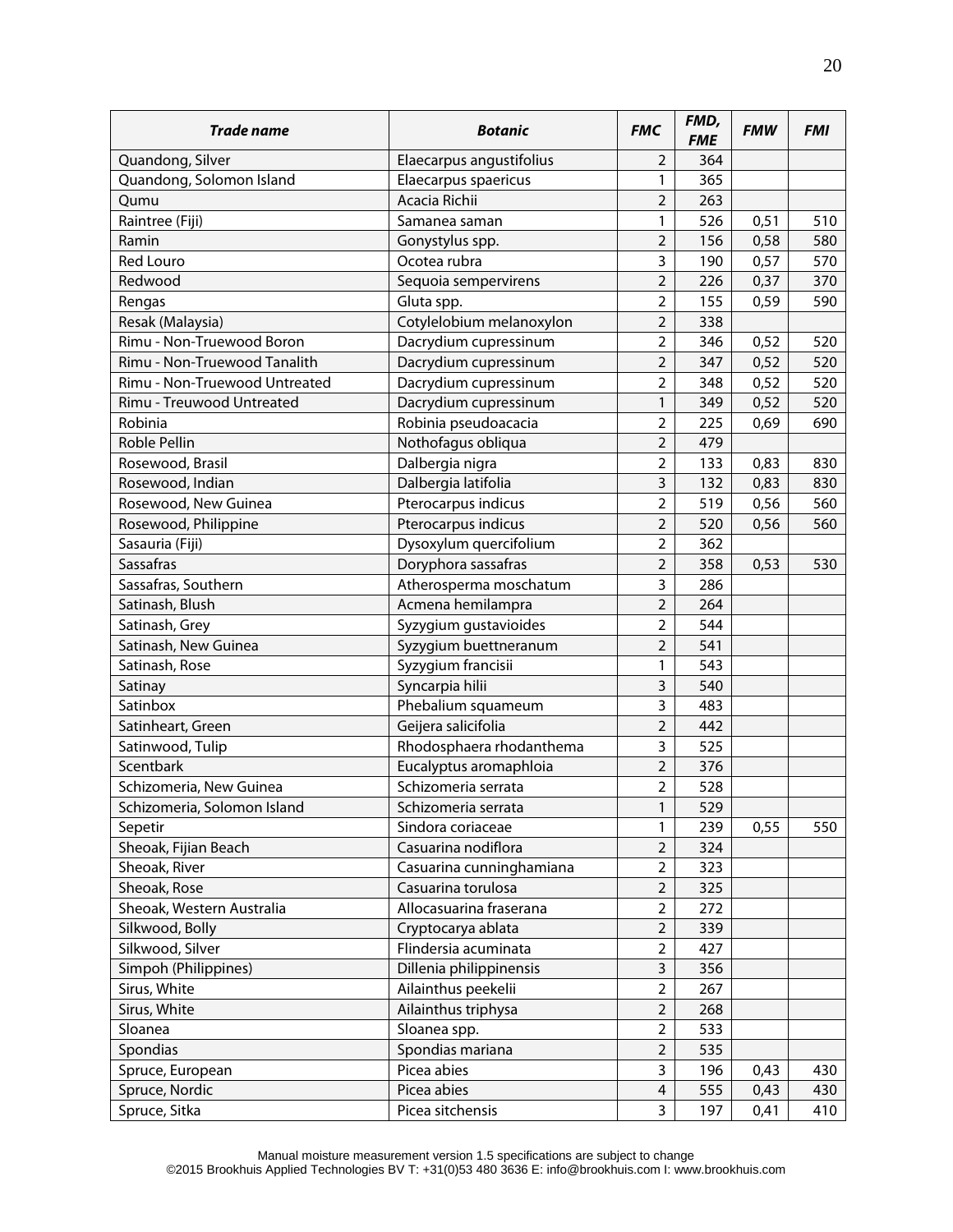| <b>Trade name</b>                 | <b>Botanic</b>                        | <b>FMC</b>              | FMD,<br><b>FME</b> | <b>FMW</b> | <b>FMI</b> |
|-----------------------------------|---------------------------------------|-------------------------|--------------------|------------|------------|
| Spruce-Pine-Fir                   | Softwood                              | 4                       | 240                | 0,50       | 500        |
| Sterculia                         | Sterculia spp.                        | $\overline{2}$          | 241                | 0,80       | 800        |
| Stringybark, Brown                | Eucalyptus capitellata                | 3                       | 383                |            |            |
| Stringybark, Darwin               | Eucalyptus tetrodonta                 | $\overline{2}$          | 419                |            |            |
| Stringybark, Yellow               | Eucalyptus muelleriana                | 3                       | 408                |            |            |
| Sycamore                          | Acer pseudoplatanus                   | 3                       | 105                | 0,57       | 570        |
| Sycamore, Satin                   | Ceratopetalum succirubrum             | $\overline{2}$          | 330                |            |            |
| Tallowwood                        | Eucalyptus microcoris                 | 3                       | 406                |            |            |
| Tatajuba                          | Bagassa guianensis                    | $\overline{2}$          | 115                | 0,76       | 760        |
| Taun (Malaysia)                   | Pometia pinnata                       | $\overline{2}$          | 212                | 0,70       | 700        |
| Taun (New Guinea)                 | Pometia pinnata                       | 3                       | 213                | 0,70       | 700        |
| Taun (Philippines)                | Pometia pinnata                       | $\overline{4}$          | 214                | 0,70       | 700        |
| Taun (Solomon Island)             | Pometia pinnata                       | $\overline{2}$          | 215                | 0,70       | 700        |
| Tawa                              | Beilschmiedia tawa                    | $\overline{2}$          | 292                |            |            |
| Tawa - Sap & Heart Boron          | Beilschmiedia tawa                    | $\overline{2}$          | 293                |            |            |
| Tawa - Sap & Heart Untreated      | Beilschmiedia tawa                    | $\overline{2}$          | 294                |            |            |
| <b>Teak</b>                       | Tectona grandis                       | $\overline{2}$          | 243                | 0,63       | 630        |
| Terap                             | Artocarpus elasticus                  | 4                       | 112                | 0,55       | 550        |
| Terminalia, Red Brown             | Terminalia microcarpa                 | 1                       | 245                |            |            |
| Terminalia, Yellow                | Terminalia complanata                 | $\overline{2}$          | 244                | 0,48       | 480        |
| Tetrameles                        | Tetrameles nudiflora                  | $\overline{2}$          | 546                |            |            |
| Tingle, Red                       | Eucalyptus jacksonii                  | 4                       | 402                |            |            |
| Tingle, Yellow                    | Eucalyptus guilfoylei                 | $\overline{\mathbf{4}}$ | 401                |            |            |
| Tornillo                          | Cedrelinga catenaeformis              | 3                       | 127                | 0,50       | 500        |
| Totara                            | Podocarpus totara                     | $\overline{2}$          | 508                |            |            |
| Touriga, Red                      | Calophyllum costatum                  | 3                       | 306                |            |            |
| Tristiropsis, New Guinea          | Tristiropsis canarioides              | $\overline{2}$          | 549                |            |            |
| Tuart                             | Eucalyptus gomphocephala              | $\overline{2}$          | 399                |            |            |
| Tulipwood                         | Harpullia pendula                     | 3                       | 447                |            |            |
| Turpentine                        | Syncarpia glomulifera                 | 3                       | 539                | 0,76       | 760        |
| Vaivai-Ni-Veikau                  | Serianthes myriadenia                 | 1                       | 531                | 0,45       | 450        |
| Vatica, Philippine                | Vatica, manggachapoi                  | $\overline{2}$          | 550                |            |            |
| Vitex, New Guinea                 | Vitex cofassus                        | $\overline{2}$          | 551                | 0,71       | 710        |
| Vuga                              | Metrosideros collina                  | 1                       | 465                |            |            |
| Vutu                              | Barringtonia edulis                   | 1                       | 289                |            |            |
| Walnut (Paldao), New Guinea       | Dracontomelum dao                     | $\overline{2}$          | 139                | 0,63       | 630        |
| Walnut, Black                     | Juglans nigra                         | 3                       | 168                | 0,58       | 580        |
| Walnut, Blush                     | Beilschmiedia obtusifolia             | $\overline{2}$          | 291                |            |            |
| Walnut, European                  | Juglans regia                         | 3                       | 169                | 0,61       | 610        |
| Walnut, Queensland                | Endiandra palmerstonii                | 3                       | 370                |            |            |
| Walnut, Rose                      | Endiandra muelleri                    | 1                       | 369                |            |            |
| Walnut, White                     | Cryptocarya obovota                   | $\overline{2}$          | 341                |            |            |
| Walnut, Yellow                    | Beilschmiedia bancroftii              | 1                       | 290                |            |            |
| Wandoo                            |                                       | 3                       | 421                |            |            |
|                                   | Eucalyptus wandoo                     | $\mathbf 2$             |                    |            |            |
| Wattle, Hickory<br>Wattle, Silver | Acacia penninervis<br>Acacia dealbata | $\overline{2}$          | 262<br>258         |            |            |
|                                   | Millettia laurentii                   | $\mathbf 2$             |                    |            |            |
| Wenge                             | Eucalyptus longifolia                 |                         | 183                | 0,79       | 790        |
| Woolybutt                         |                                       | 3                       | 422                |            |            |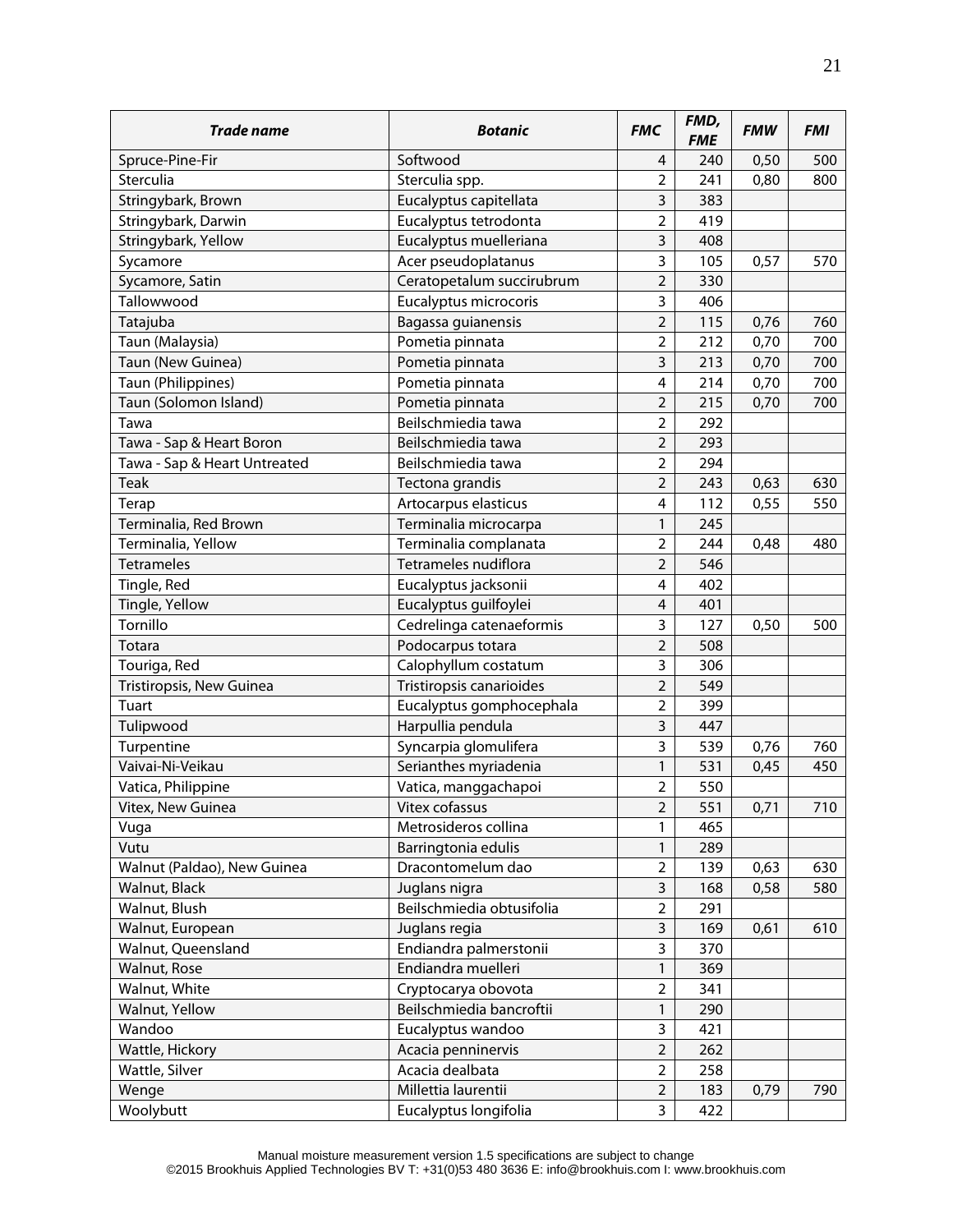| Trade name          | <b>Botanic</b>                  | <b>FMC</b>     | FMD,<br><b>FME</b> | <b>FMW</b> | <b>FMI</b> |
|---------------------|---------------------------------|----------------|--------------------|------------|------------|
| Yaka                | Dacrydium nausoriensis/nidilum  | 2              | 351                | 0,56       | 560        |
| Yasi-Yasi I (Fiji)  | Syzygium effusum                | $\overline{2}$ | 542                |            |            |
| Yasi-Yasi li (Fiji) | Syzygium spp.                   | $\overline{2}$ | 545                |            |            |
| Yate                | Eucalyptus cornuta              | $\overline{2}$ | 386                |            |            |
| Yertschuk           | Eucalyptus considenia           | 3              | 385                |            |            |
|                     | Acer Macrophyllum               | $\overline{3}$ |                    | 0,55       | 545        |
|                     | Acer pseudeplatanus             |                |                    | 0,57       | 570        |
|                     | Acer saccharum                  |                |                    | 0,68       | 680        |
|                     | Agathis australis               |                |                    | 0,46       | 460        |
|                     | Agathis borneensis              |                |                    | 0,46       | 460        |
|                     | Agathis macrophylla             |                |                    | 0,46       | 460        |
|                     | Amburana cearensis              | $\overline{2}$ |                    | 0,67       | 670        |
|                     | Anadenanthera macrocarpa        | 3              |                    | 0,89       | 890        |
|                     | Andira inermis                  | $\overline{2}$ |                    | 0,64       | 640        |
|                     | Aspidosperma<br>polyneuron      | 3              |                    | 0,67       | 670        |
|                     | Aspidosperma centrale           | 3              |                    | 0,87       | 865        |
|                     | Astronium gravelens             | $\overline{3}$ |                    | 0,78       | 780        |
|                     | Aucoumea klaineana pierre       | $\overline{2}$ |                    | 0,39       | 390        |
|                     | Balfourodendron riedelianum     | 3              |                    | 0,80       | 800        |
|                     | <b>Carpines Betulus</b>         | 3              |                    | 0,67       | 670        |
|                     | Celtis occidentalis             | 3              |                    | 0,53       | 530        |
|                     | Chlorophora tinctoria - odorata |                |                    | 0,76       | 760        |
|                     | Coelostegia durio               | $\overline{2}$ |                    | 0,61       | 607        |
|                     | Couarati guianensis.            | $\overline{2}$ |                    | 0,54       | 540        |
|                     | Cupressus lusitanica            |                |                    | 0,45       | 450        |
|                     | Cupressus macrocarpa            |                |                    | 0,45       | 450        |
|                     | Dinizia excelsa                 | $\overline{2}$ |                    | 0,89       | 890        |
|                     | Diospyros virginiana            |                |                    | 0,78       | 780        |
|                     | Dipleryx odorata                | 3              |                    | 0,94       | 940        |
|                     | Diplotropis purpurea            | $\overline{2}$ |                    | 0,91       | 910        |
|                     | Dipterocarpus crinitus          |                |                    | 0,73       | 730        |
|                     | Dipterocarpus warburgii         |                |                    | 0,73       | 730        |
|                     | Entandrophragma candollei       | 3              |                    | 0,63       | 625        |
|                     | Entrandrophragma utile          |                |                    | 0,60       | 600        |
|                     | Erythropleum ivvornense         | 3              |                    | 0,80       | 800        |
|                     | Eschweilera longipes            | $\overline{2}$ |                    | 0,90       | 900        |
|                     | Eurisma uncinatum               | $\overline{3}$ |                    | 0,59       | 590        |
|                     | Fraxious americana              |                |                    | 0,64       | 640        |
|                     | Gmelina arborea                 | 3              |                    | 0,47       | 470        |
|                     | Guibourtia arnoldiana           | $\overline{2}$ |                    | 0,79       | 790        |
|                     | Hallea ciliata                  |                |                    | 0,52       | 520        |
|                     | Heritiera javanica              | 3              |                    | 0,64       | 640        |
|                     | Hymenolobium excelsum           | $\overline{2}$ |                    | 0,65       | 650        |
|                     | Iryanthera grandis              | 3              |                    | 0,63       | 630        |
|                     | Juglans neotropica              | $\overline{2}$ |                    | 0,65       | 650        |
|                     | Manilkara bidentata             | 3              |                    | 0,92       | 920        |
|                     | Manilkara huberi                | $\mathbf 2$    |                    | 1,10       | 1100       |
|                     | Mezilaurus navalium             | $\overline{3}$ |                    | 0,76       | 760        |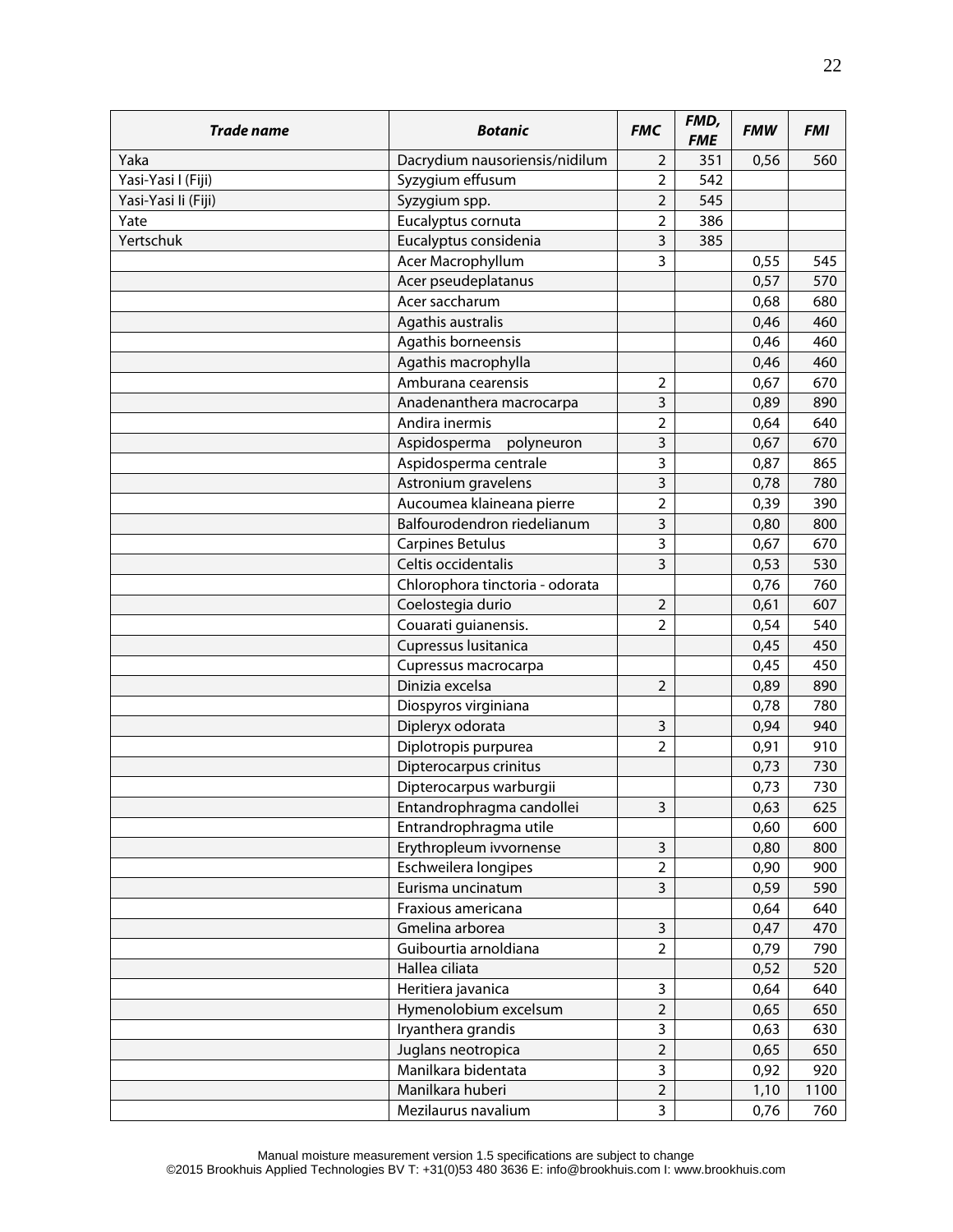| <b>Trade name</b> | <b>Botanic</b>         | <b>FMC</b>     | FMD,<br><b>FME</b> | <b>FMW</b> | <b>FMI</b> |
|-------------------|------------------------|----------------|--------------------|------------|------------|
|                   | Micropholis guianensis |                |                    | 0,79       | 785        |
|                   | Myroxylon Balsamum     | 3              |                    | 0,77       | 770        |
|                   | Ocotea porosa          | $\mathbf{1}$   |                    | 0,59       | 590        |
|                   | Ocotea rubra           | 3              |                    | 0,58       | 580        |
|                   | Peltogyne venosa       | $\overline{3}$ |                    | 0,76       | 760        |
|                   | Pteracarpus angolensis | $\overline{2}$ |                    | 0,55       | 550        |
|                   | Pterygota bequaertii   | $\overline{2}$ |                    | 0,55       | 550        |
|                   | Tecoma leucoxylon      | $\overline{2}$ |                    | 1,05       | 1050       |
|                   | Terminalia ivorensis   | $\overline{2}$ |                    | 0,49       | 490        |
|                   | Vochysia ferruginea    | $\overline{2}$ |                    | 0,37       | 370        |
|                   | Vouacapoua americana   | 3              |                    | 0,85       | 850        |
|                   |                        |                |                    |            |            |
|                   |                        |                |                    |            |            |
|                   |                        |                |                    |            |            |
|                   |                        |                |                    |            |            |
|                   |                        |                |                    |            |            |
|                   |                        |                |                    |            |            |
|                   |                        |                |                    |            |            |
|                   |                        |                |                    |            |            |
|                   |                        |                |                    |            |            |
|                   |                        |                |                    |            |            |
|                   |                        |                |                    |            |            |
|                   |                        |                |                    |            |            |
|                   |                        |                |                    |            |            |
|                   |                        |                |                    |            |            |
|                   |                        |                |                    |            |            |
|                   |                        |                |                    |            |            |
|                   |                        |                |                    |            |            |
|                   |                        |                |                    |            |            |
|                   |                        |                |                    |            |            |
|                   |                        |                |                    |            |            |
|                   |                        |                |                    |            |            |
|                   |                        |                |                    |            |            |

<span id="page-24-0"></span>In case wood species are missing in the list, please don't hesitate to contact Brookhuis for advice. The Botanic name is important for us.

### **4 Building materials**

Reference values of building materials.

For the precise moisture meter software version, we refer you to the relevant manual.

| <b>FMD FME</b><br><b>FMC</b><br><b>FMW-B</b><br><b>FMW-T</b><br><b>Material</b> |  |
|---------------------------------------------------------------------------------|--|
|---------------------------------------------------------------------------------|--|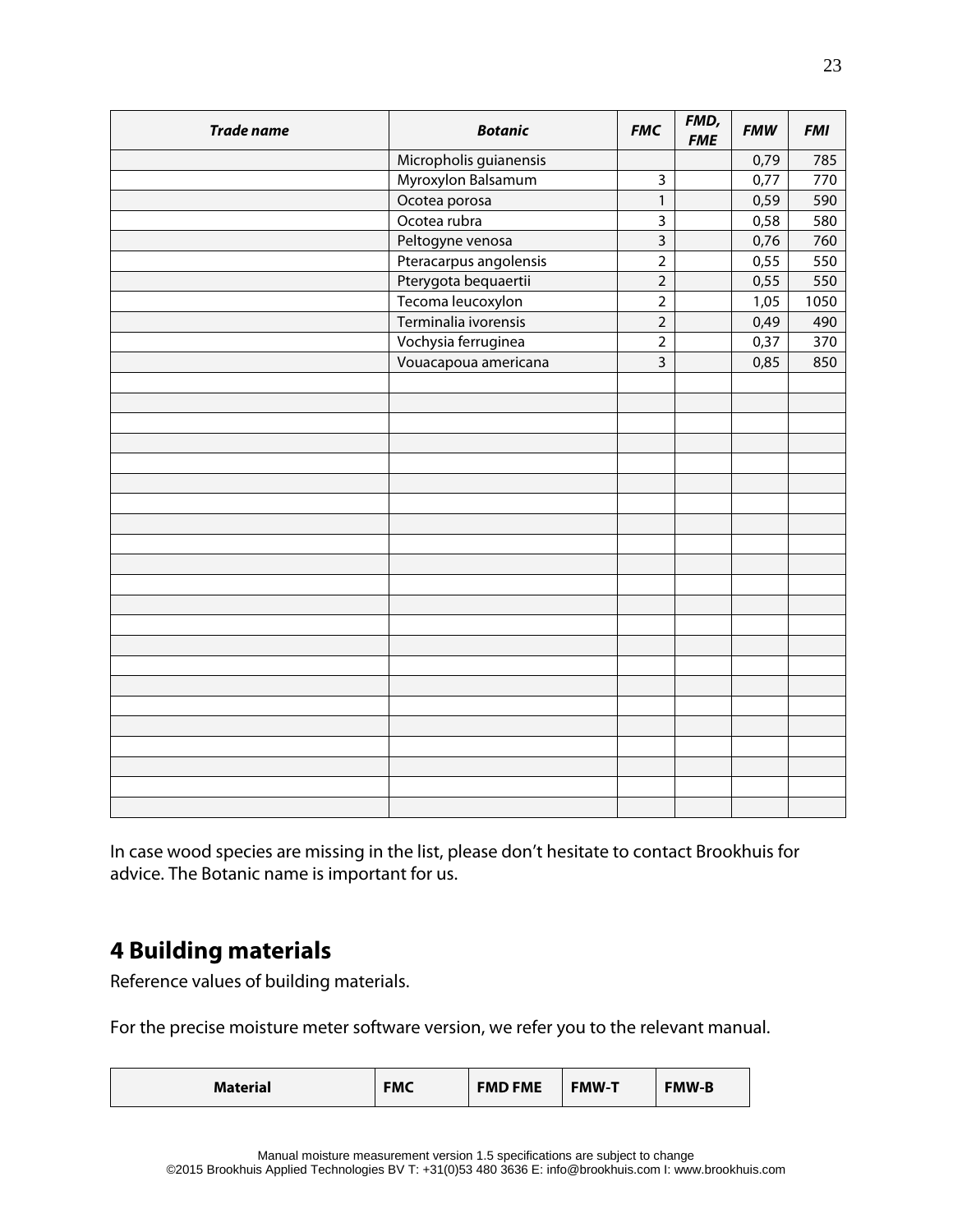| <b>Aerated Concrete</b>       | 18 | 18 | 0.00 | 0.00 |
|-------------------------------|----|----|------|------|
| Amino Plastic Particle board  | 30 | 30 | 0.00 | 0.00 |
| <b>Brick</b>                  | 13 | 13 | 0.00 | 0.00 |
| Cardboard                     | 25 | 25 | 0.00 | 0.00 |
| Concrete 200 kg/m3            | 14 | 14 | 0.00 | 0.00 |
| Concrete 350 kg/m3            | 15 | 15 | 0.00 | 0.00 |
| Concrete 500 kg/m3            | 16 | 16 | 0.00 | 0.00 |
| Cork                          | 32 | 32 | 0.00 | 0.00 |
| Floor. Anhydrite GD12         | 10 | 10 | 0.00 | 2.01 |
| Floor. Anhydrite GD20         | 10 | 10 | 0.00 | 2.02 |
| Floor. Arduparid              | 11 | 11 | 0.00 | 0.00 |
| Floor. Cement                 | 27 | 27 | 0.00 | 2.03 |
| Floor. Elastic                | 17 | 17 | 0.00 | 0.00 |
| Floor. Gypsum                 | 19 | 19 | 0.00 | 0.00 |
| Floor. Wood-Cement            | 22 | 22 | 0.00 | 0.00 |
| Gypsum                        | 21 | 21 | 0.00 | 0.00 |
| Gypsum. Synthetic             | 20 | 20 | 0.00 | 0.00 |
| Lime Mortar                   | 23 | 23 | 0.00 | 0.00 |
| <b>MDF</b>                    | 28 | 28 | 0.00 | 0.00 |
| Phenol Plastic Particle board | 31 | 31 | 0.00 | 0.00 |
| Sand-Lime Brick               | 24 | 24 | 0.00 | 0.00 |
| Slab. Asbestos-Cement         | 12 | 12 | 0.00 | 0.00 |
| Styropor                      | 29 | 29 | 0.00 | 0.00 |
| <b>Wood-Granite</b>           | 26 | 26 | 0.00 | 0.00 |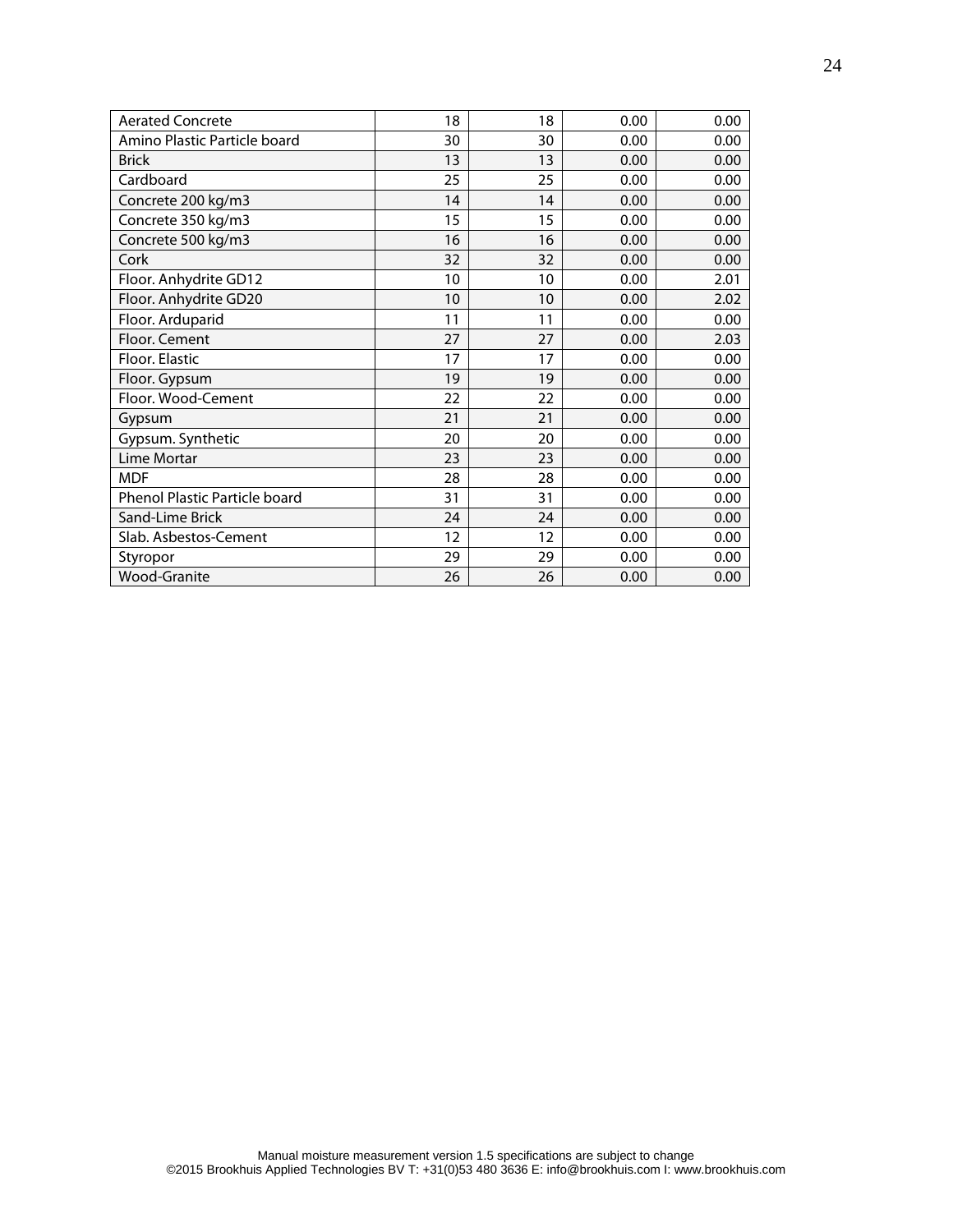# <span id="page-26-0"></span>**5 Paper**

Reference values of paper.

For the precise moisture meter software version, we refer you to the relevant manual.

| <b>Material</b> | <b>FMC</b> | <b>FMD, FME</b> | <b>FMW</b> |
|-----------------|------------|-----------------|------------|
| 150 g/m2 Kraft  | 49         | 49              | 0.00       |
| 150 g/m2 S.C.   | 48         | 48              | 0.00       |
| 440 g/m2 Kraft  | 50         | 50              | 0.00       |
| Ancore          | 51         | 51              | 0.00       |
| Assi            | 41         | 41              | 0.00       |
| Billerud        | 42         | 42              | 0.00       |
| Kemi            | 43         | 43              | 0.00       |
| Modo            | 44         | 44              | 0.00       |
| Paper           | 40         | 40              | 0.00       |
| <b>PWA</b>      | 45         | 45              | 0.00       |
| Rieger          | 46         | 46              | 0.00       |
| Roermond        | 47         | 47              | 0.00       |